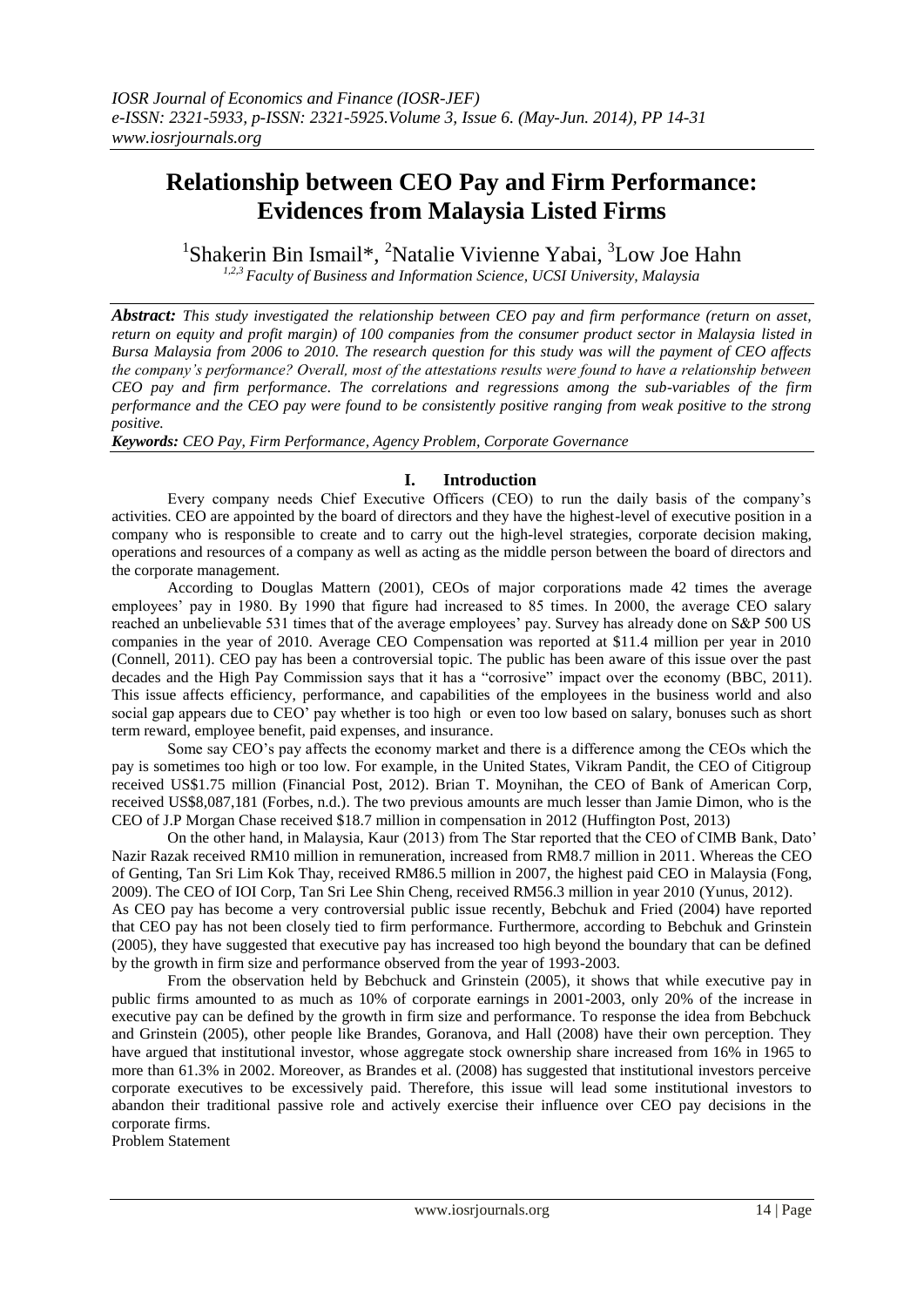## **The Importance of Corporate Governance**

In 2002, the CEO pay report regulations were introduced in United Kingdom (UK) to further strengthen the power of investors in relation to directors' pay. Further year on 2003, Australian securities Exchange (ASX) reinforced the corporate governance principles and responded to community concerns with a policy change that resulted in greater disclosure about CEO pay. The effectiveness of corporate governance affects the firm performance are totally undeniable. Having an efficient and effective monitoring skills in management will tend to make the firm perform better. The conflict of interest between manager and shareholder exist all the time while corporate governance is the remedies for this issue by motivating the manager to work in the interest of shareholders.

### **CEO Pay as a Popular Issue in Business Range**

Some say CEO pay affects the economy market and there is a difference among the CEOs which the pay is sometimes too high or too low. The collapses of big corporation and financial institutions have heightened the awareness of the issue arising from the way in which CEO are paid. Bebchuk and Grinstein (2005) have suggested that executive pay has increased too high beyond levels that can be defined by the growth in firm size and performance observed from the year of 1993-2003. According to Yatim (2012), more than a decade CEO pay has attracted an unfavorable attention from practitioners, academics and media that have focused on the large amount of pay received by CEO. As a result of this issue, attention towards CEO pay has been subject to a regulation and also pay disclosures.

### **Impact of CEO pay towards Firm Performance**

The impact of CEO pay towards firm performance brought a positive relationship. When the performance of a firm increases then the CEO pay would increase too. Mainly because of CEO pay and firm profitability are directly related to each other. Study that was done by Sigler (2011) mentioned that there is a positive and significant relationship between CEO pay and company performance measured by return on equity. However, in Malaysia there still less researcher performed a study based on this topic. Hence, in Malaysia there may be a result that is totally different from other research. Based on the uncertainty, there is a motivation to conduct this study in order to find out the true effects of CEO pay and firm performance.

#### **Research Questions**

Generally, the main questions that should be proposed is will the payment of CEO affect the company"s performance? In addition, from the general question that is proposed, it could be subdivided into few research questions.

Below are the subdivide research questions:

Question 1: What is the relationship between CEO pay and profit margin?

Question 2: What is the relationship between CEO pay and ROE?

Question 3: What is the relationship between CEO pay and ROA?

#### **Research Objective**

The main objective of this research is to examine the relationship between the CEO pay and firm performance in public listed companies in Bursa Malaysia. The research will determine how would the CEO pay affects the firm performances of the companies. The research of this project will be based on 100 public listed companies in Bursa Malaysia based on the annual reports from the year of 2006-2010 in consumer product sector. The main objectivity above can be sub-divided into each point:

Objective 1: To examine the relationship between CEO pay and profit margin

Objective 2: To examine the relationship between CEO pay and ROE Objective 3: To examine the relationship between CEO pay and ROA

# **Significance of study**

This study is based on previous study that is conducted in the US. The result in US study shows that the size of the firm appears to be a significant factor in determining the CEO pay (sigler, 2011). However, it may appear to be different results due to the difference of economic environment and government policy. This study examines the relationship between CEO pay and firm performance of 100 consumer product firms that are listed in Bursa Malaysia for the financial year of 2006-2010.

The significance of this study can be explained as follow. A study that was done previously majority in many-to-one relationship, where the CEO pay will be the dependent variable and board of director, CEO tenure, board independence, insider ownership and board size are the independent variables. In this research paper, we will examine a one-to-one relationship between firm performance and CEO pay. This study provides the latest dataset that can be used in analyzing the corporate governance in consumer products firm that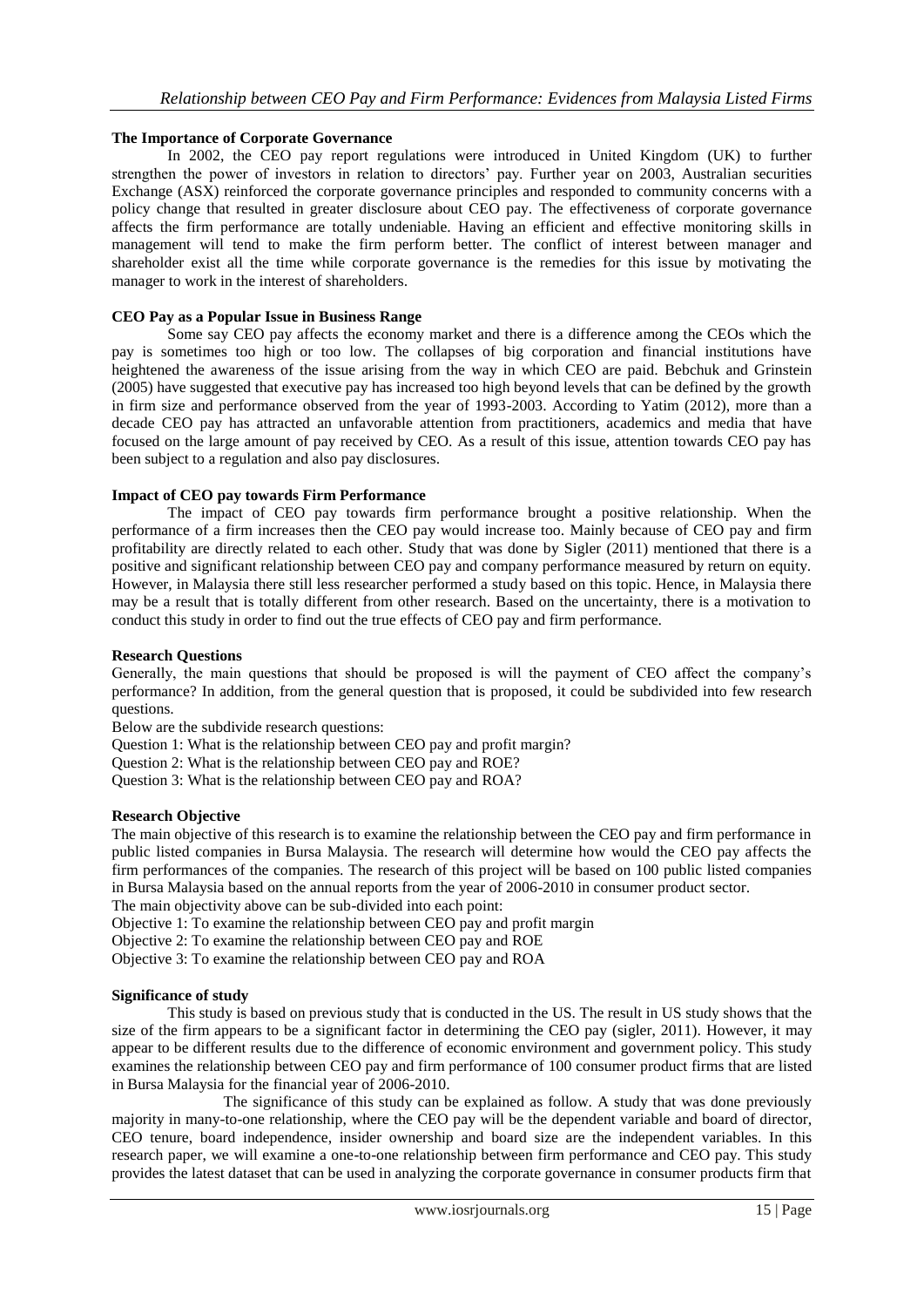is listed in Bursa Malaysia. In addition, the period for this study is from year 2006 to year 2010 which may provide an ideal setting on capturing the large economic cycle such as the sub-prime mortgage crisis that happened between years 2007-2010. This will provide us a great opportunity in analyzing and testing the impacts of different CEO pay on firm performance.

Besides that, this study is conducted because there are still less researchers who have conducted a study on a one-to-one relationship of CEO pay and firm performance in Malaysia. Our study actually based on previous research that was done in US and China. One of the research papers in US shows that the size of the firm appears to be a significant factor in determining the CEO pay (Sigler, 2011). One of the reports in China says that "executive pay in public firms amounted to as much as 10% of corporate earnings in 2001-2003; only 20% of the increase in executive pay could be explained by the growth in firm size and performance." (Shin and Seo, 2010).

It was found that mostly this study was done in western countries but lesser in Asia. Unlike other countries like US and China, Malaysia provides an excellent advantage in conducting corporate governance research because of the mixed-economic system that consist of market-based and control-based system. Furthermore, our study might be contributed to the marketeers especially in consumer products sector companies since there are few numbers of researchers that had done their study on this area of business. For those undergraduate students that are interested in doing this study but in different sectors might be good and useful as a references as well. Besides, shareholders of a particular company will also find this research useful since it helps to explain the reason behind the high pay of CEO.

## **II. Literature Review**

The development of this study is based on three related strands of literature review, namely, the literature on the conflict of interest of principal and agent (theory of agency), literature on corporate governance and the relationship of CEO pay and performance.



#### Figure 1: Conceptual Framework

### **Dependent and Independent Variables CEO pay and firm performance**

In recent years, there is a widely held belief that top executives are overpaid (Gomez-Mejia, 1994) and CEO compensation has attracted the widespread of attention and has become one of the focus issue in corporate governance (Felton, 2004). It shows that the increasing payment in CEO pay has numerous effects over two decades in the business field. According to Bebchuk and Fried (2004), critics have voiced concerns about CEO pay has not been closely tied to the firm performance. Some studies stated that CEO pay is not always beneficial. Devers et al. (2007) has reported that the stock-based pay may encourage CEO to engage in negative behavior or so called fraud. Since there is a heavy usage of stock-based pay which provides CEOs with perverse incentives to maximize their private wealth, then CEO may have more advantage on boosting their accounting earning which is sometimes can be illegal. Other reason, CEO can control the firm and hence can force to agree to the CEO"s desired pay.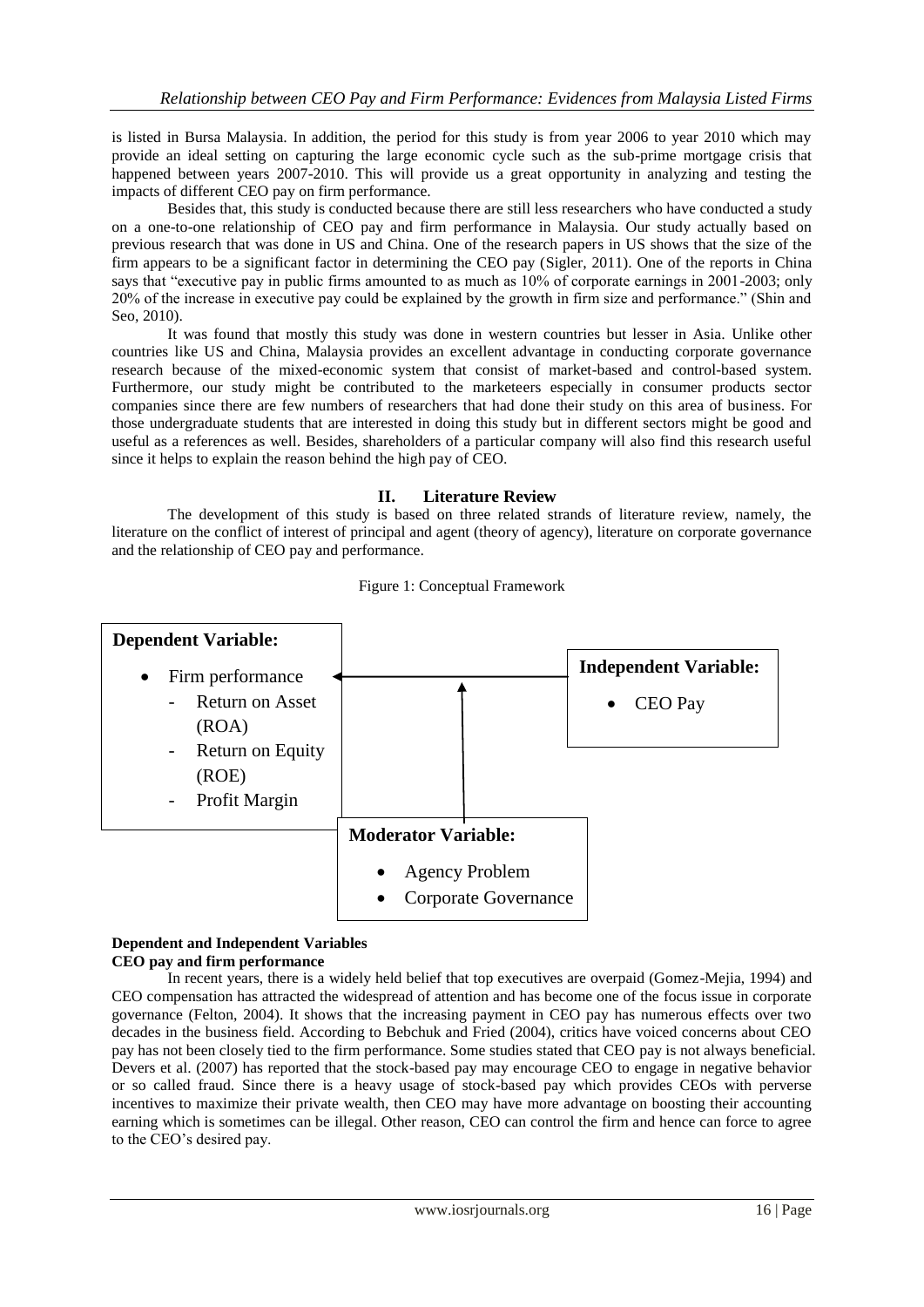Haugen and Senbet (1981), Agrawal and Mandelker (1989), Lewellen, Loderer and Martin (1987] and Abowd (1990) has proposed that the type of behavior may be curbed is through linking the CEO pay to the firm performance. Pay components such as bonuses, restricted stock and stock options may encourage managers to carry out the wishes of company owners by tying payouts directly to firm performance. However, Sigler (2011) argued that the pay components like cash bonus, incentives plans, stock options and restricted stock awards may also attract some CEO to engage into activities that produces problems for the firm. Rewarding cash bonuses clearly shows an advantage for executives to do an undesired behavior. The cash bonus that is tied to the accounting numbers may motivate CEO to manipulate the timing of revenues and expenses to maximize the pay out for them. Sigler (2011) also mentioned that it may focused on the short term performance which may be harmful to the long term health of the firm.

Some study says that aligning shareholder and management interests may also be accomplished through ownership of company stock by management which essentially makes company managers owners themselves. Jensen and Meckling (1976) demonstrated the importance of aligning CEO pay with company performance. They documented that an executive with less than sole ownership of the firm have an incentive to take actions that reduce the firm value. Another study that was done by Leonard (1990) says that long term incentives plans are associated with greater increases in ROE than in those firms without long term incentive plans.

Pay to performance sensitivity generally has been measured in a lot of studies before. Pay to performance sensitivity is defined as the wealth associated with a dollar change in the wealth of shareholders or the dollar change in the CEO"s pay. Basically the idea is to encourage the CEO to act in the shareholders interest. Through this idea, firm that depends on the provision of incentive compensation in the competition of capital markets will make the firm stand strong and survived. Firms that failed to compensate managers in this way may face a higher cost and hence will not compete successfully with firms whose managers that act in accordance to the shareholders interest. According to Hengartner (2006), pay performance sensitivity is typically measured by tracking current changes of firm financial performance (typically total shareholder return) to changes in CEO compensation or wealth.

According to the test that was done by Lewellen, Loderer, Martin and Blum [1992] and Sigler and Haley (1995), they found that CEO pay and firm performance has a positive relationship. Besides, there is a significant relationship between firm performance and the percentage of company common stock owned by the CEO (Sigler and Haley, 1995). From the results that appears to be significant it can be concluded that CEO pay are used to align with the shareholders interest and thereby reduce the company agency cost. Besides, Murphy (1985) and Coughlin and Schmidt (1985) also found a one per cent increase in CEO pay may increase the firm value of 10 per cent. Their study was comparable with Jensen and Murphy (1990) estimated a positive and significant relationship between CEO pay and shareholders wealth, finding that CEOs receive an extra USD2.59 in pay for every USD1000 increase in company value. They also found that salary and bonus (as opposed to wealth) changes only 2.2¢ per \$1,000 change in shareholder wealth, and total pay changes by about 3.3¢ per \$1,000 change in shareholder wealth. It was suggested that this link between pay and performance, while statistically significant, is too weak to provide proper incentives to the CEO. Moreover, the results was further demonstrated that the incentives generated by stock ownership are large relative to direct pay incentives.

It is also argued that other authors note that the existing empirical work ignore certain features of compensation contracts. Top executives actually are involved in multi-year relationships with their firms, and thus one should look at the long-term, dynamic relationship of compensation and performance to find the complete pay to performance link (Boschen and Smith, 1995). In fact, study that is done by Boschen and Smith are found to be more stronger pay to performance link than the study that was done by Jensen and Murphy (1990) by using the similar technique. In addition, Aggarwal and Samwick (1999) also tested and predicted that the relationship between compensation and performance should increase with the variance in firm performance. The prediction and note that when the account for firm performance varied, the pay-performance link become more significant than Jensen and Murphy test.

Nevertheless, Smyth, Boyles and Peseau (1975) and Hirschey and Pappas (1981) argued that in rate of return regulated environment, the role of compensation is to provide incentives for sales maximization rather than profit maximization. Sales growth is shown to be significantly linked to executive compensation (Kato and Long, 2004) and that Chinese executives are penalized for making negative profit although they are neither penalized for declining profit nor rewarded for rising profit insofar as it is positive. Kato and Long (2004) also found that in China the ownership structure on China"s listed firms has important effects on pay-performance link in these firms. Firstly, state of ownership of China"s listed firms is weakening pay-performance link for top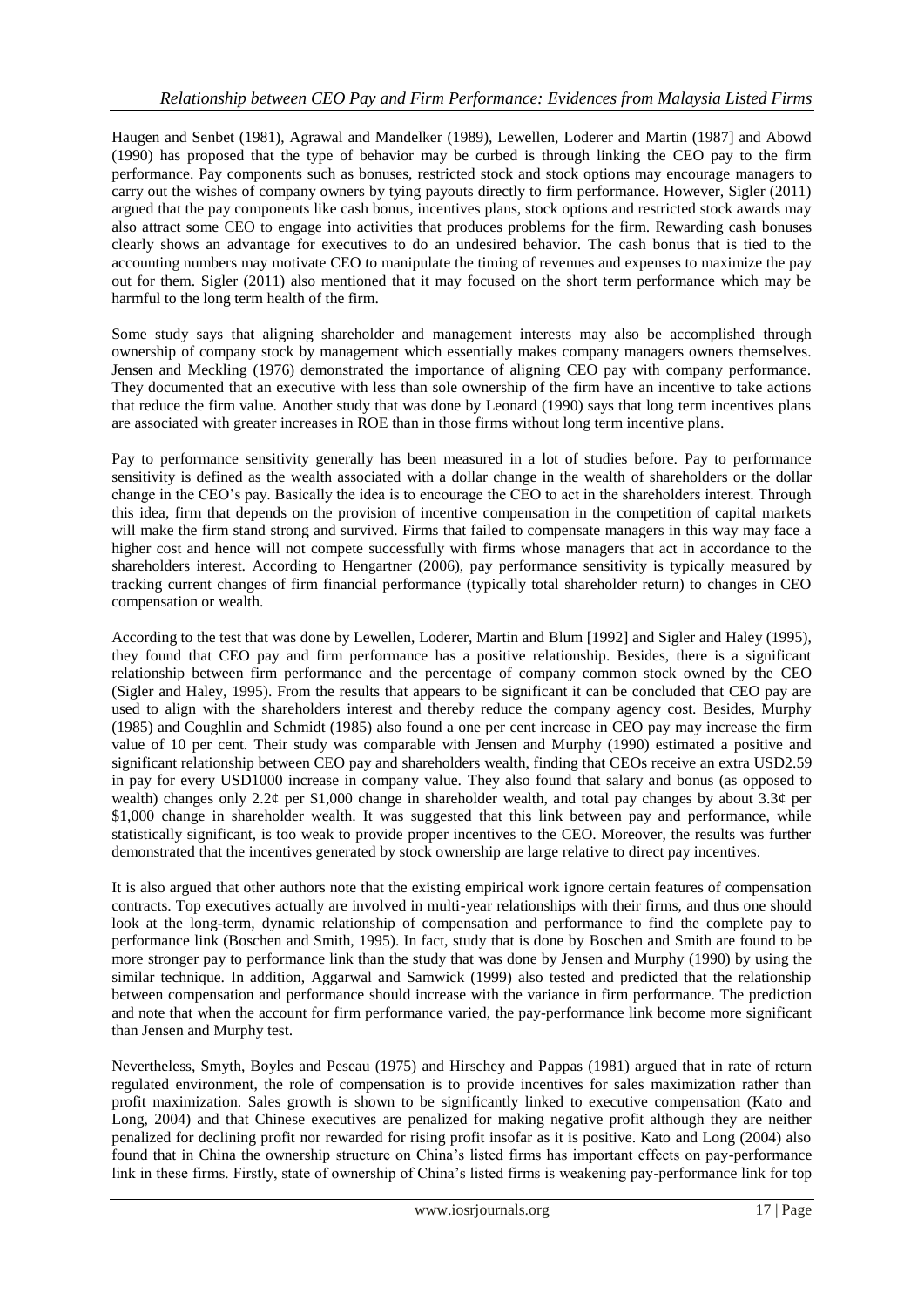managers and thus making China"s listed firms less effective in solving agency problem. Secondly, the effect of the existence of both direct government ownership through state share and indirect government ownership through legal person shares and indirect ownership of listed firms by the state have weaken pay-performance link more than direct state ownership. Lastly, corporate governance reform measures such as the promotion of independent directorship and the separation of the CEO position from the board chairmanship are ineffective in making pay-performance link stronger. Overall, it shows that pay-performance has a general lack of consensus on the precise relationship.

Ozkan (2007) has reported that performance has a positive but insignificant impact on director pay. It is argued that larger firms may employ better qualified and better-paid managers. In addition, director ownership may lead to greater managerial discretion and hence potentially play an important role in determining director pay.

## **III. Moderator variables**

### **Agency Problem**

Agency is defined as the relationship between two parties, where one of the parties will act as a principal and the other party as an agent and this agent is obligated to represent the principal in transactions with another third party. Agency relationship will formed when the principal hires an agent to perform a duty of service or a transaction on behalf of the principal. Scholars had used agency theory in accounting (e.g., Demski and Fetham, 1978), economics (e.g., Spence and Zeckhauser, 1971), finance (e.g., Fama, 1980), marketing (e.g., Basu, Lal, Srinivasam and Staelin, 1985), political science (e.g., Mitnick, 1986), organizational behavior (e.g., Eisenhardt, 1985, 1988; Kosnik, 1987) and sociology (e.g., Eccles, 1985; White, 1985). Most of the researchers found that in agency relationship there is always a conflict between managers" interest and shareholders" interest.

A study done by Jensen and Meckling (1976) discussed about the conflicts of interest that exist between shareholders and managers. Normally, the agent has the authority to make a decision that is approved by the principal. Another theory mentioned by Fathers of Economics, Adam Smith's (1776), the conflict of interest exist between agency relationship came from the ownership structure of the firm which creates mismanagement and hence it allows "negligence of their own servant"; firm failed to control.

*"The directors of such companies, however, being the managers rather of other people's money than of their own, it cannot well be expected, that they should watch over it with the same anxious vigilance with which the partners in a private co-partner frequently watch over their own. Like the stewards of a rich man, they are fit to consider attention to small matters as not for their masteries honor, and very easily give themselves a dispensation from having it. Negligence and profusion, therefore, must always prevail, more or less, in the management of the affairs of such a company."*  Adam Smith (1776)

In addition, since the mismanagement bring to the negligence of their own servant, then, we should give a closer navigation on control. Control is defined as the key which gives greater influence on the relationship between the principal and agent (Berle and Means, 1932). Berle and Means (1932) found that there is a different between the separation of ownership and management and the separation of ownership and control. In other words, management are held to be the responsible to implement a strong and strictly adhere corporation that owns a great power of voting rights and stock. Company act 1965 required management to implement rules for corporation that majority shareholders must comprise of 75% so that they can manage or amend the articles of association. The separation of ownership and control leads to the diverging of interest between principals and ultimate agents which in long term view will detriment the health of firm as a whole economy.

In business environment, agency relationship is mainly between stockholders and managers and also between debt holders and stockholders. The existence of such relationship has not always been so pleasant mainly is because of the existence of conflict of interest. The conflict can bring an impact towards corporate governance and also ethical decision of the management.

When an agency is created this in turn will give rise to agency cost. Such cost exist due to the cost of maintaining an effective and a healthy agency relationship. Offering an extra incentives or bonuses will motivate the management to act based on the interest of shareholders. Based on a few studies that were done before, the relationship of agency can be controlled through linking the pay of CEO such as bonuses, restricted stock and stock options to the performance of the firm (Haugen and Senbet, 1981; Agrawal and Mandelker, 1989; Lewellen, Loderer and Martin, 1987; Abowd, 1990). However, the conflict between principal and agent is still remained as an issue among the firms.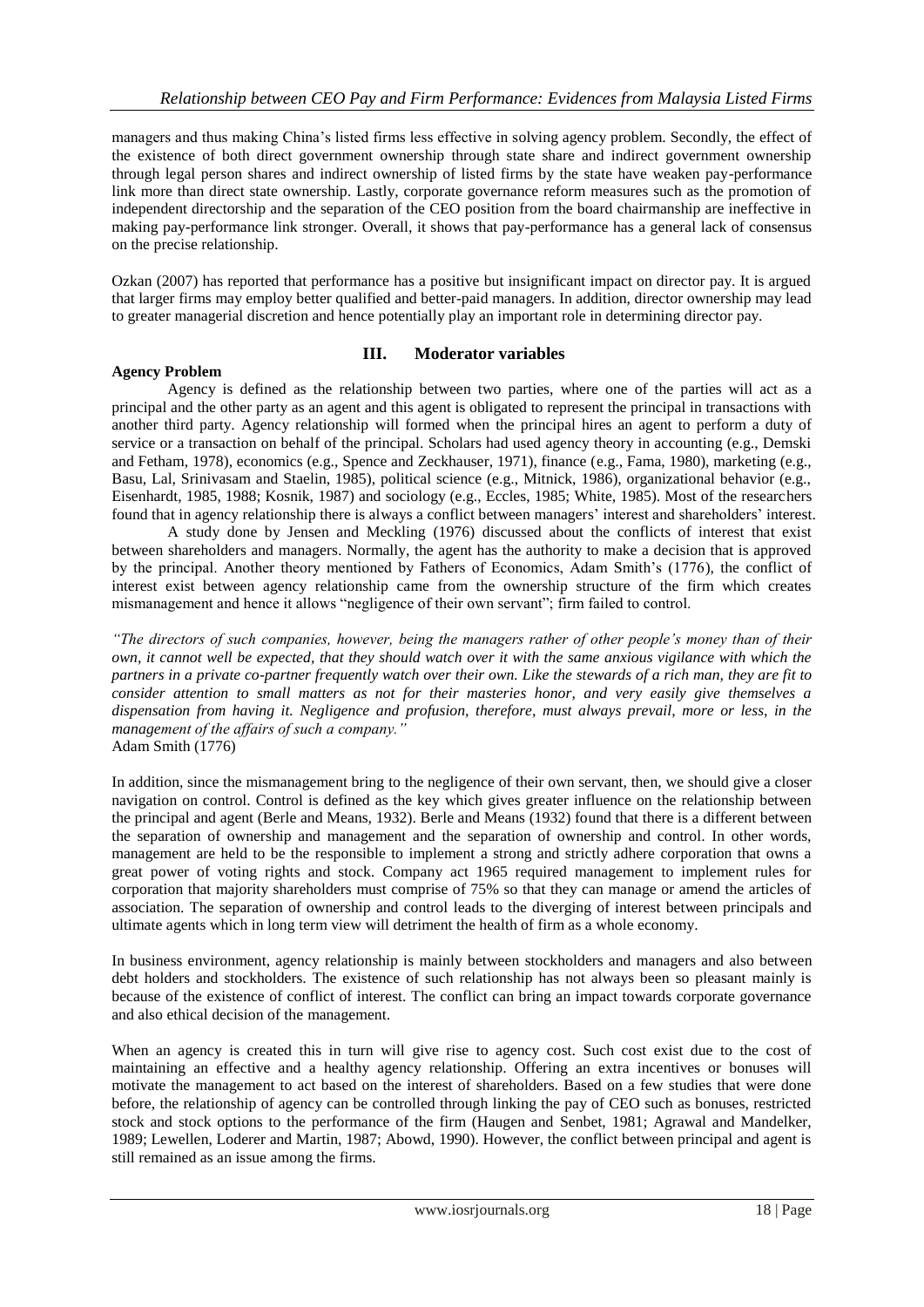Jensen and Meckling, (1976) argued that when managers make efforts to increase the performance of the firm they cannot get 100 per cent benefit from the firm"s profit. This is because they do not have 100 per cent ownership of the firm. In this case, whenever there is a financial demand or decision making, the manager would not just consider about the interest of the shareholder but their own interest need to be considered as well. It is logic to think that both the principal and agents is trying to maximize their own interest. Hence, conflicts of interest and no direct observation from principal towards agent will lead to ethics issue, which will give rise to an extra cost. They also suggested that this conflict can be minimized by giving manager ownership options in form of stock options, perquisites and incentives so far well presented in the literature of corporate finance by Jensen and Meckling (1976), Watts and Zinmmerman (1978) and Miller and Rock (1985).

The pay components may encourage managers to carry out the interest of shareholders and work even harder to increase profitability and values of the firms. Besides that, previous studies mentioned that agency theory had suggested a number of indirect ways to lessen down the agency cost. These include the internal governance structures such as smaller boards (Yermack, 1996), a higher degree of board independence (Rosenstein and Wyatt, 1990) and CEO ownership (McConnell and Servaes, 1990). As a major explanation for CEO pay (e.g., Baker et al., 1988; Jensen and Murphy, 1990), agency theory has been challenged by the corporate compensation practices (Mintzberg, 2009) and it has also been criticize for its inability of cross-country difference (Haubrich and Popova, 1998; Bruce et al., 2005; Filatotchev and Allcock, 2010).

Nevertheless, Jensen and Ruback (1983) stated that the manager may use the excessive cash flow that is available in the firm for their own use by investing them in certain projects, which might not bring positive effect or non-productive for maximizing the profit and wealth of shareholders. There is a better way of utilizing the excessive cash flow by giving out dividend to the company"s shareholders rather than to invest into another project. Monitoring skills from the managers is very important to make sure the manager will work at the best interest of the shareholders. However, in order to have an effective monitoring skills, cost of monitoring would incurred as well. In another words, the greater the monitoring skills, the higher the cost would be for the manager. Lubatkin and Chatterjee (1994) said that by increasing the debt to equity ratio, the shareholder of the firm will be able to ensure that the managers are working at their best interest and running business more efficiently and the excess cash flows generated from business would be distribute to the investor as a return after the repayments of debts, and avoiding negative net present value (NPV) projects. The main two bodies of the corporate governance are the lenders and shareholders. So, if the managers failed to serve the shareholder aim and also the debts holder obligation the manager will have themselves replaced to whom that can serves better in maximizing shareholder wealth and meet debts holder obligation.

Myers and Majluf (1984) stated that the management are most likely to be more informed than the firm"s potential investors about the firm activities, assets and value of the firm. From here, asymmetry information are known to be existed. This is because firms are tend to issue debts due to the asymmetry information (if they issue shares, the share price would fall). According to the data that was collected by Myers and Majluf (1984), current shareholders of the firm would prefer debts financing method rather than equity financing in order to avoid stock price issue. Hence, the higher managerial ownership firm, the higher leverage the manager would prefer in order to serves the best interest of the shareholders.

Berle and Means (1932) discussed about the potential conflict between managers and stockholders of a diffusely owned company. Meaning, a company that have a larger amount of shareholders but hold lesser shares which bring a potential conflict of interest. The managers may undertake decision or projects that are not value-adding but rather to create benefit for manager such as consumption of perquisites, sales growth, empire building, shirking, and managerial entrenchment. The management ultimately will be responsible for implementing a corporation owns a majority of the voting stock while the remainder is widely diffused; control and part ownership are in their hands. Baumol (1959) stated that managers maximize sales but not profits. In his theory, sales growth correlates positively with managerial compensation. Simon (1959) and Baumol (1967) both stated that managers seek to provide a minimum level of satisfaction to shareholder. Conversely, the profits are sacrificed to increase the utility of management. Williamson (1964) sees managers as maximizing a function of profits and a set of variables that generally correlate with size.

The role of individual performance against the agency controls is to gain the individual effort and task performance. If there is a chance for individual effort, then agency control should have equivalent effects across all individuals. On the other hand, if there is no chance, agency control should have differing effects between individuals.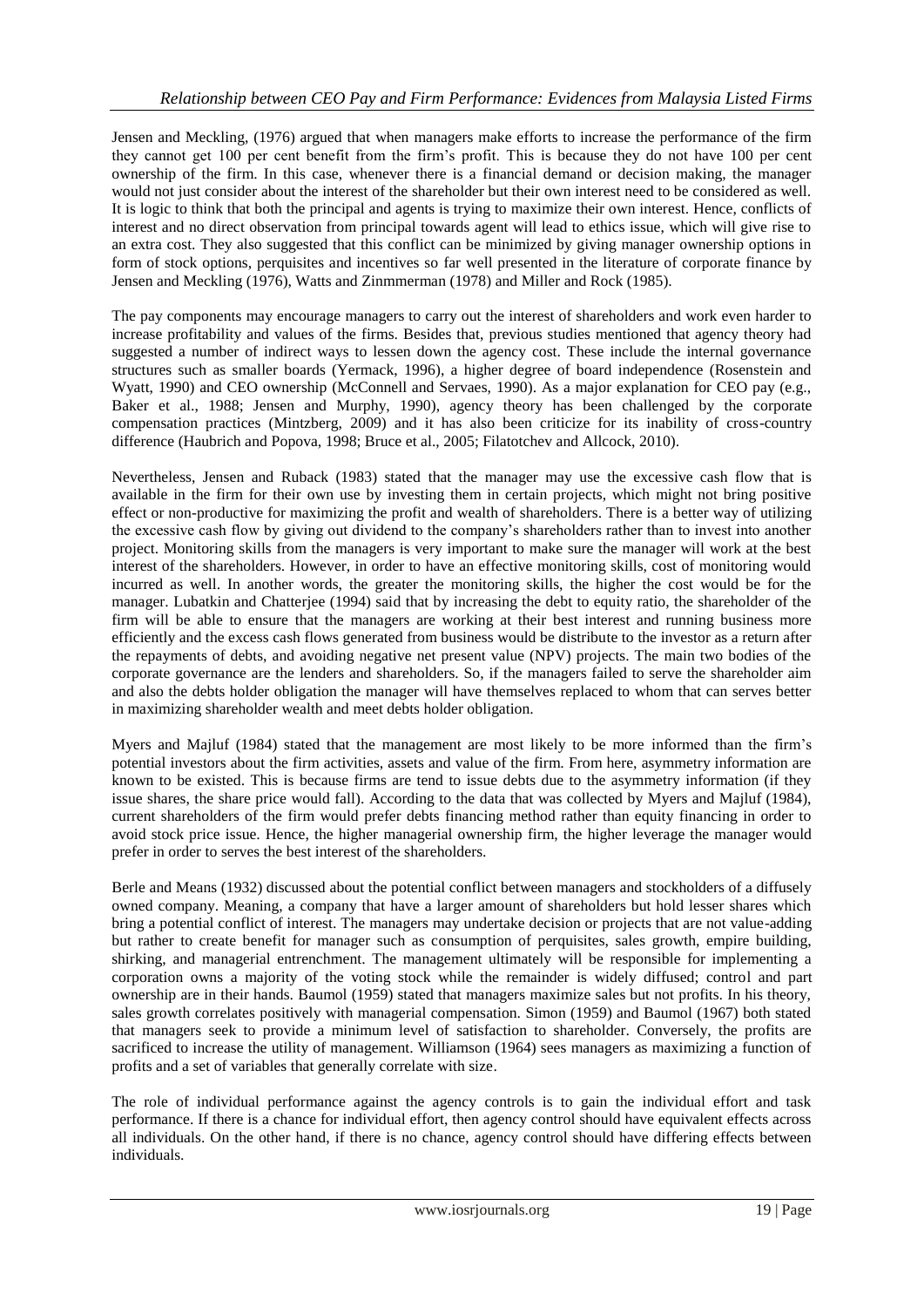In order to gain the opportunity between individuals, there are incentives alignments of performance and monitoring on performance. As Conyon and Parks (1990), Dalton, Daily, Certo, and Roengpitya (2003) and Dalton, Daily, Ellstrand, and Johnson (1998) have suggested that the two effects will suggest (a) the default agent behavior is not one of opportunism and/or (b) that both incentive alignment and monitoring are not straightforward mechanisms for controlling agent performance. In addition, the individuals" experience may affect feelings of control over whether they will meet the performance requirements or not. Thus, those who have more experience may have more effort because their effort will be late to the required outcomes.

In human nature, there are five individual personalities' differences. The five personality factors are agreeableness, conscientiousness, extraversion, neuroticism, and openness to experience. Among the five factors, conscientiousness is the greatest impact on individual performance. Conscientiousness will measure in achievements orientations, independent and great consideration.

From the performance perspective, if the agency controls have a little effect on conscientiousness the performance will be low. On the other hand, if the agency controls have a high conscientiousness, which implies to individual, this will effect on high performance with or without incentives or monitoring.

In agency theory problem, the important factor here is monitoring. Monitoring from shareholders will affect the decision making of the management. Management acts as an agent on the behalf of shareholder (principal) and hence the decision made by manager should be equilibrium of maximizing managerial benefits and also maximizing shareholder wealth. By monitoring, both can reach a decision that would optimize the equilibrium and ultimately increase the value of the firm.

### **Corporate Governance**

Corporate governance has received increasing emphasis both in practice and in academic research (Ramsay Report 2001; Sarbanes-Oxley 2002; Bebchuk and Cohen 2004). This emphasis is due, in part, to the prevalence of highly publicized and mistakes of financial reporting frauds such as Enron, Worldcom, Adelphia, and Parmalat, an unprecedented number of earnings restatements (Palmrose and Scholz 2002; Larcker et. al. 2004) and claims of blatant earnings manipulation by corporate management (Krugman 2002). The importance of the board of directors (BOD) arises as a result of the dispersion of ownership in today"s modern corporations, which rely heavily on the external sources of capital. Thus, the owners of the firm are no longer the ones responsible for controlling the direction and the day to day operation of the firm. Instead, the daily operations of the firm are rather controlled by a team of professional managers who, at best, own a negligible amount of equity.

Based on the evidence from Bauer, R., Guenster, N. & Otten, R. (2004), it shows that there is substantial differences are found between UK market and the Eurozone market on the relationship between corporate governance and firm value as well as equity is combined. The results indicates that UK market is still adjusting and in the long-run, the excess return of corporate governance should be translated into a higher firm valuation and better-governed firms. This results is in line with prior empirical research discussed above, which also demonstrated that the lower the governance standards, the stronger the relationship between governance and firm value.

Based on the previous research done by Pearson, O. S. (2006), the result based on regression analysis indicate that both the independence and effectiveness of the BOD can help to reduce the likelihood of the non-financial reporting fraud. Pearson, O. S. (2006) shows that the likelihood of non-financial reporting fraud is lower if the BOD has larger proportion of outside independent directors, the CEO and BOD chairman are not the same person, BOD size is smaller and the profitability is higher. The result regarding outside directors supports the recent regulatory reform of corporate governance which requires majority of independent directors on the board. The BOD size result indicates that smaller board size is likely to be more effective in monitoring management.

Several studies have provide evidences on linking good corporate governance with better firm"s performance (Brickley et al, 1994; Byrd and Hickman, 1992; Chung,Wright and Kedial, 2003; Hossain, Cahan and Adams, 2000; Lee, Rangan and Davidson, 1992; Rosenstein and Wyatt, 1990; Weisbach, 1988). On the flipped side of the opinion, good corporate governance can improves company performance. Some other researchers have demonstrated negative link between corporate governance and company performance (Bathala and Rao, 1995; Hutchinson, 2002). Furthermore, there is also different studies have found no relationship between good corporate governance and firm performance (Park and Shin, 2003; Prevost, Rao and Hossain, 2002; Young, 2003). These various results can be explained by many reasons. Some have claimed that the problem is related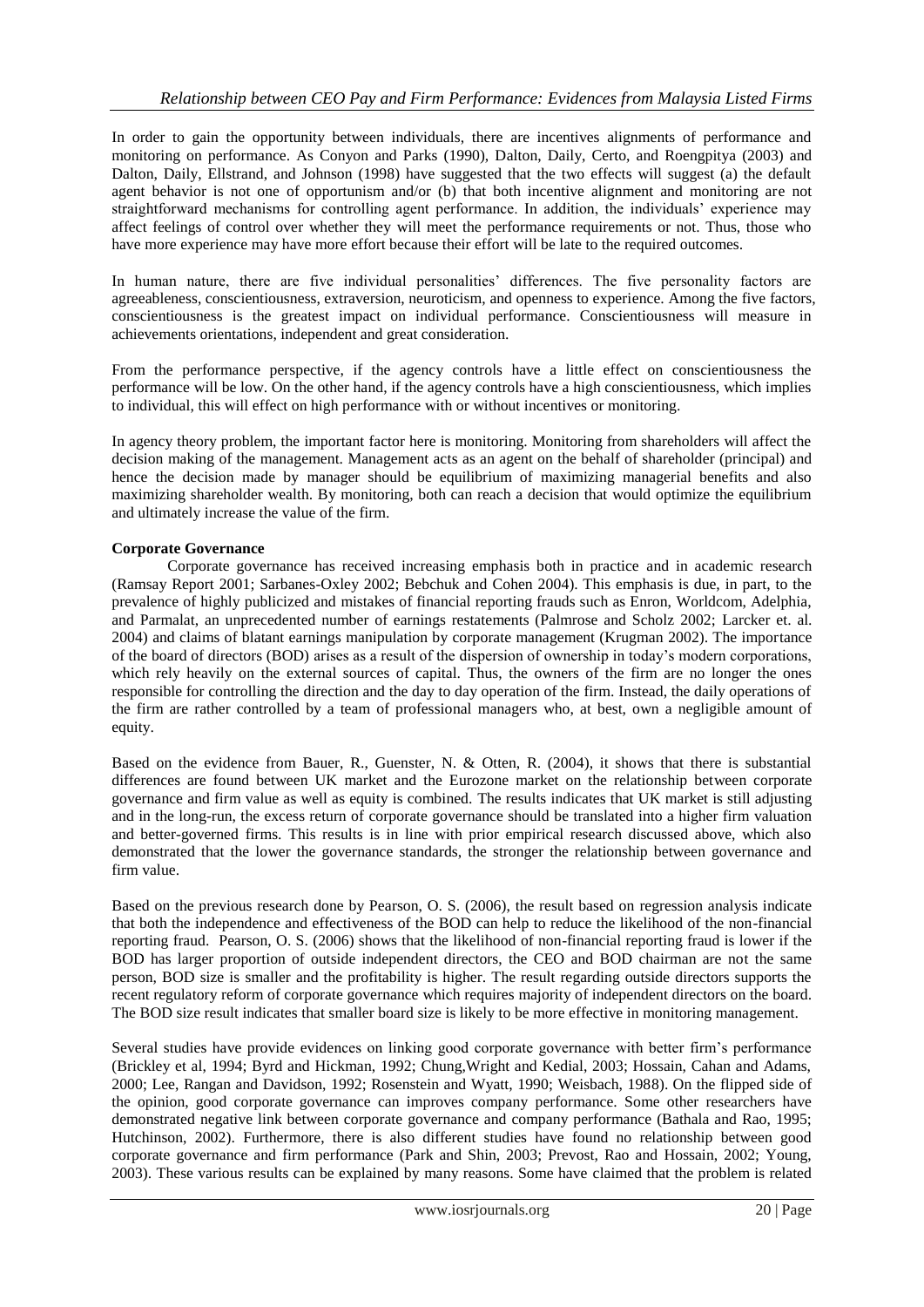to the use of either publicly available data or survey data as these causes are usually limited in scope. It has also been demonstrated that the nature of performance measures restrict the use of accounting based measures such as return on assets (ROA), return on equity (ROE), return on capital employed (ROCE), earning per share (EPS), or restrictive use of market based measures (such as market value of equities) could also favour this contradiction (Gani and Jermias, 2006).

Additionally, it has been debated that the "theoretical and empirical literature in corporate governance consider to be the link between corporate performance and ownership or structure of boards of directors mostly using only two of these variables at a time" (Krivogorsky, 2006). For example, Hermalin and Weisbach (1991) conducted a research on the correlation between board composition and firm performance, whiles Demsetz and Villalonga (2001) studied the relationship between managerial ownership and company performance. According to Coleman (2007), to solve some of the above mentioned problems, it is important to examine corporate governance and its correlation with firm performance using a multivariate approach.

The recent financial crisis has raised serious criticism particularly regarding corporate governance on executive compensation (Fahlenbrach and Stulz, 2011; Bebchuck et al., 2010; Kirkpatrick, 2009). It has been often argued that remuneration and incentive systems have played a key role in influencing risk taking behaviors of managers. The positive link between compensation and risk has remained strong throughout recent events based on the evidenced by several recent empirical studies (e.g., Adams, 2012; Chesney et al., 2012; Bolton et al., 2011; Balachandran et al., 2010).

In 2003, the Australian Securities Exchange (ASX) reinforced the corporate governance principles and responded to community concerns with a policy change that has resulted in greater disclosure about CEO remuneration (Yatim, 2012). Yatim, (2012) also state that since May 2003, listed companies have been required to make full disclosure about the remuneration packages of newly appointed CEOs and such disclosure includes information about the components of pay package which might govern the actions of the CEO and drive levels of performance.

Corporate governance can be seen as a vital contribution factor to a firm"s performance and value but in fact it is yet to be defined. As several previous researches show different results on the effect of corporate governance on firm performance where it could be either positively, negatively or no significant relation. There is also research done in the past that shows corporate governance could affect the CEO compensation and as an indirect result could or could not affect the firm performance.

## **Research hypotheses**

An empirical study that was done before on the pay-performance relationship shows different results and findings. From an agency theory perspective, the link between firm performance and CEO pay should provide an important incentive for corporate success. An existing empirical evidence that was studied in United State shows a weak but significant positive relationship between performance and CEO pay (e.g., Jensen and Murphy, 1990; Murphy, 1999; Core *et al*., 1999). By reducing agency cost, aligning managerial interest with shareholders gives a positive relationship of pay-performance with the role played by compensation. Lewellen, Loderer, Martin and Blum [1992], state that those companies which pay better perform better. On the other hand, there are certain studies that show a negative pay performance relationship. Core *et* al., (1999) report that excess CEO compensation has a negative association with subsequent stock returns as well as operating performance. Similarly, Brick *et al*., (2006) also find that there is a negative relationship between excess director compensation and firm performance. Based on the analysis of studies that was done before majority of it stated that pay-performance can be link to a positive relationship. A study that was done by Sigler (2011), shows that the company performance variable, ROE, has a positive and significant coefficient. This is consistent with the premise that CEO pay is paid in relation to how the company performs. Yatim (2012) performed a study in Malaysia says that the results shows that director remuneration is significantly related to ROA. Profit margin is defined as the net profit divided by the revenue. So, we believe that in Malaysia, there will be a significant relationship between CEO pay and ROA, ROE; and profit margin. Therefore, the study proposes the following hypothesis.

Hypothesis 1 *H0: There is no significant relationship between CEO pay and ROA HA: There is a significant relationship between CEO pay and ROA*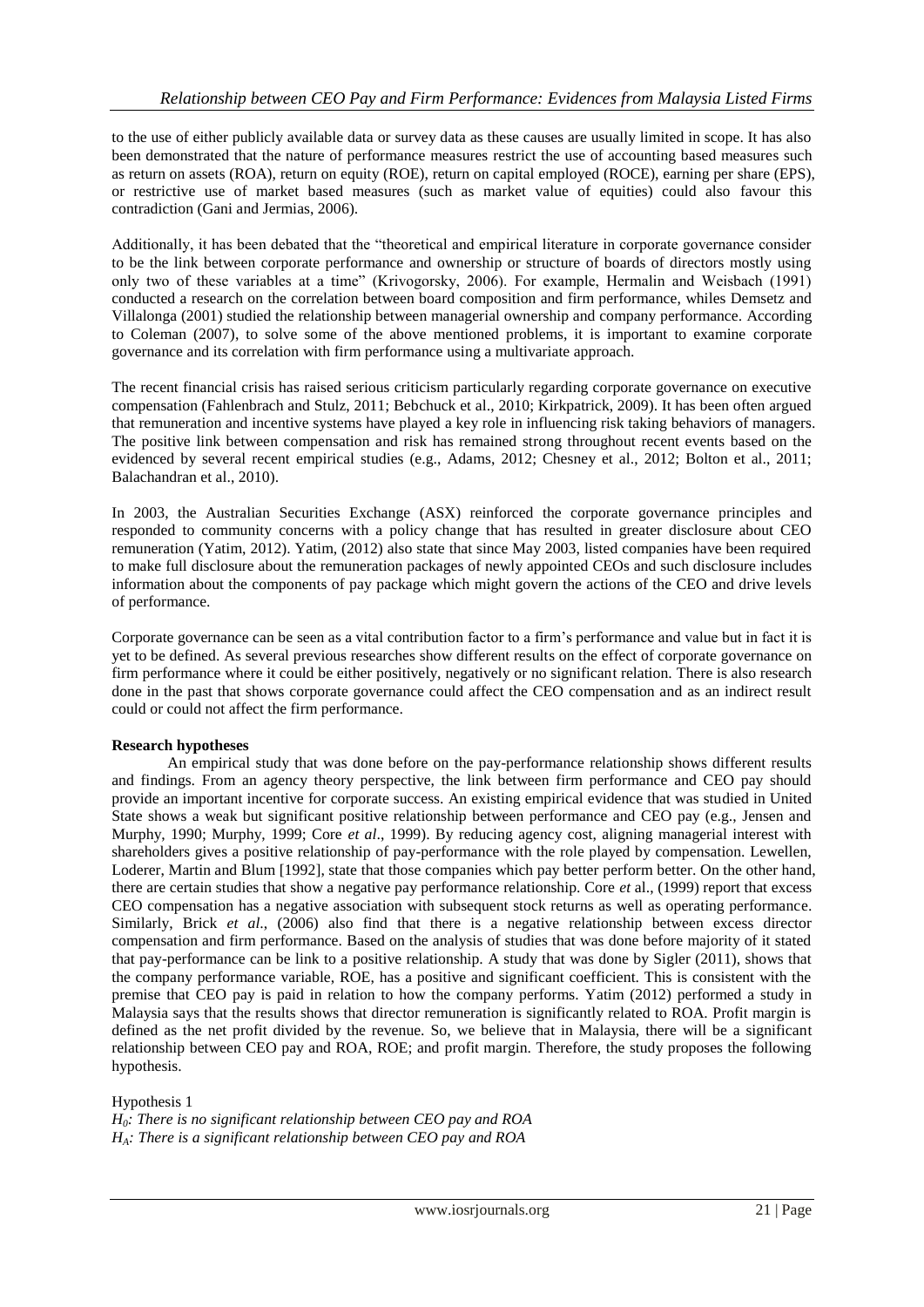Hypothesis 2 *H0: There is no significant relationship between CEO pay and ROE. HA: There is a significant relationship between CEO pay and ROE.*

Hypothesis 3 *H0: There is no significant relationship between CEO pay and profit margin. HA: There is a significant relationship between CEO pay and profit margin.*

Note:  $H_0$  refers to null hypothesis;  $H_A$  refers to alternative hypothesis.

## **IV. Research Methodology**

This chapter consists of the information related to research design, research location, population and sampling method, data collection, instrumentation, variable measurement and data analysis.

#### **Research Design**

In this study, data analysis will be performed by using SPSS statistics and EViews 7.0 software. These are the software that provides the tools for data analysis. For example statistical, forecasting, regression and other modelling tools. The information will be shown in table forms for interpretation of data analysis.

This is a study of a relationship between CEO pay and firm performance in public listed companies in Bursa Malaysia. We conducted this study with a sample of 100 consumer product firms from the year of 2006 to 2010. This research is a quantitative research method in which the research will be done based on primary data. Data will be collected from journals, companies' financial statements, and online articles. Hypothesis testing is used to test on how each variable affects one another. In addition, the research study comprises Pearson correlation analysis and regression analysis to determine the relationship between CEO pay and firm performance (ROA, ROE and profit margin).

#### **Research sampling**

In this paper, data will be analysed on the companies incorporated in Malaysia which are listed in Bursa Malaysia for the financial period from year 2006 to 2010. In Bursa Malaysia, listed firms can be categorised into several sectors including consumer products, industrial products, trading/services, construction, technology, properties, plantation, financial and regulated utilities. Instead of taking the whole listed firms as published in Bursa Malaysia, we will only take consumer product sector with a total of 100 companies to be used as sample to conduct our studies. This is because we wanted to look into a more specific sector to study instead of taking several sectors that may lead to a more general study in this area.

#### **Sample Selection**

| Table 3.2.1: Sample firms |        |                       |  |  |  |
|---------------------------|--------|-----------------------|--|--|--|
| Sectors                   | Sample | Percentage represents |  |  |  |
| <b>Consumer Products</b>  | 100    | 76.34%                |  |  |  |
| <b>Total Firms</b>        | 131    |                       |  |  |  |

Notes: Total firms in each sector are taken from the financial reporting year 2006 to 2010.

Our objective of this research is to study the relationship between CEO pay and firms" performance, we will obtain the information of CEO pay from the company"s statement of financial performance, whereas the firm"s performance will be obtained from the statement of comprehensive income for a 5-year period from the year of 2006 to 2010. This period consists of pre-financial crisis, during the financial crisis and post-financial crisis period, we choose this period is to see whether the financial crisis affected the CEO"s pay and firm"s performance. Besides that, we chose consumer product sector is because it is the second largest sectors in Malaysia that are listed in Bursa Malaysia (Star Newspaper,  $5<sup>th</sup>$  June 2013). All these information will be collected from the listed firms" annual report as published in the website of Bursa Malaysia.

## **Variable Measurement**

#### **CEO's Remuneration**

Malaysian companies" boards of directors consist of executive non-independent (CEO or Managing Executive Director), non-independent executive directors, independent non-executive directors and institutional investor. In this part, we will look into the executive director remuneration. In this research, all the CEO remuneration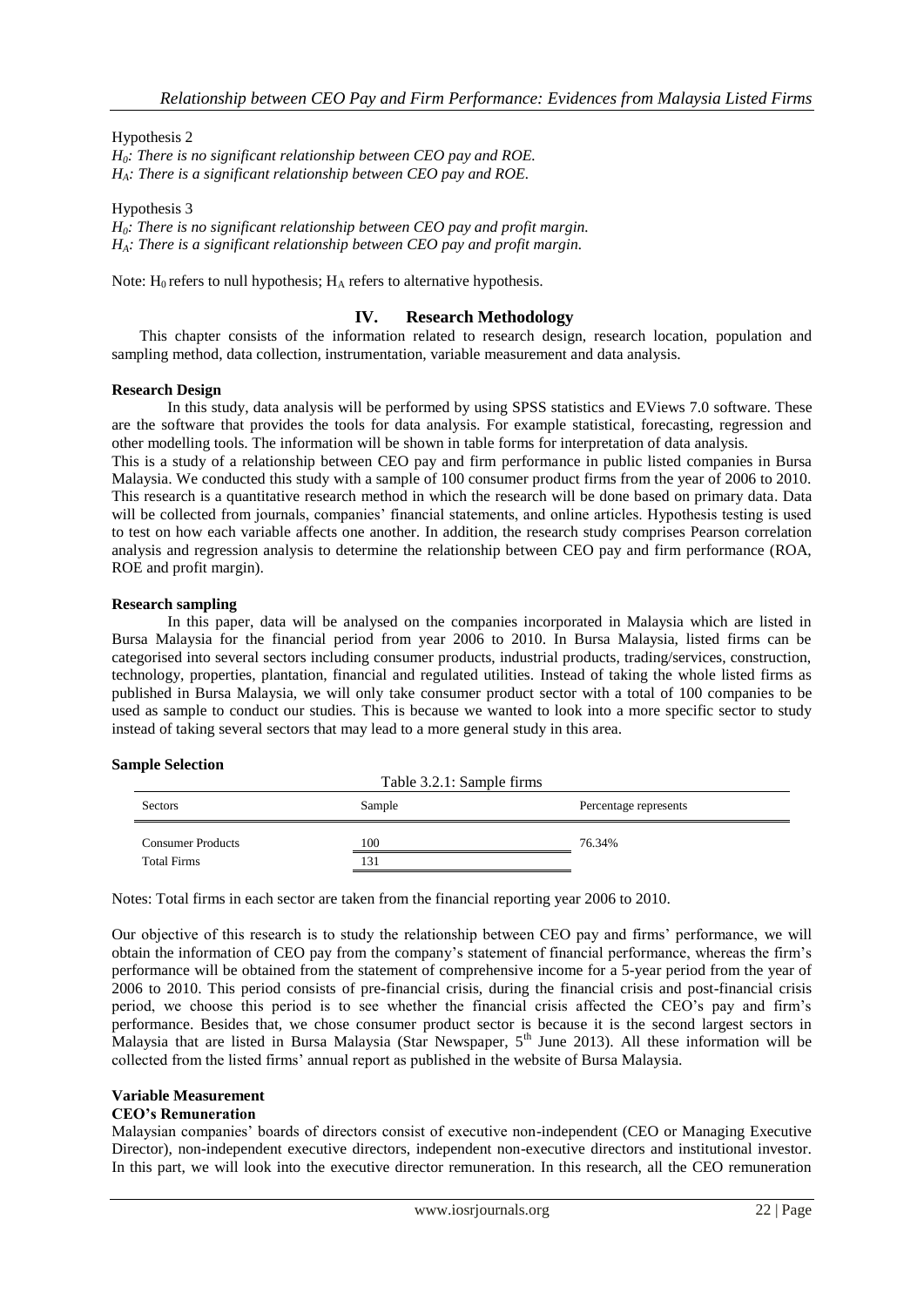data we used are obtained from firm annual reports starting from accounting financial year 2006 to 2010. The CEO remuneration consists of basic salary, bonus, allowances, fees and pension benefits.

In this study objective, we measure the total CEO pay from the total of all cash remuneration for executive director for the financial reporting year 2006 to 2010. The average level of CEO pay is described as total cash pay (known as salaries and other direct compensation) where total direct compensation is total salary, bonus, and share options.

#### **Firms' Performance**

We decided to use profitability ratio, which includes return on assets (ROA), return on equity (ROE) and profit margin to measure the firms' performance.

According to Dong and Ozkan (2007), there is a relationship between the company performance and CEO pay. CEO pay is needed to solve the agency theory that arises in most of the companies. Meaning to say, giving the right incentive to the director is to help align the interest of managers and shareholder. Return on asset (ROA), return on equity (ROE) and profit margin are also considered as the profitability ratio-based performance measure. According to Doucouliagos et al. (2007), agency theory is the aim of compensation contracts to reward agent in such a way that they strive to maximize firm performance and shareholders" wealth.

Return on asset (ROA) is the ratio of net income before extraordinary items to total assets. Return on assets indicates the number of cents earned on each dollar of assets. Thus, the higher the value of ROA, the higher the profitability of a business. However, this ratio should only be used to compare companies in the same industry. This is because certain companies in other industries are not asset-sensitive, meaning that they need expensive plant and equipment to generate income for their business compared to others. Naturally, their ROA will be lower than those whose companies are asset-sensitive. This is why in our research we conducted in only one industry, which is the consumer product industry.

Return on equity (ROE) is the ratio of net income before extraordinary items to shareholders' equity. Return on equity is an important measure to measure the profitability of a firm. The higher the values of the ROE, the higher the efficiency in generating income on new investment of the firm.

Profit margin is defined as the net profit divided by the revenue. The ratio defines how much of a company"s revenues are kept as net income. Profit margin is very useful when comparing companies in the same industries. A high profit margin shows a more profitable company that has a better control over its expenses.

#### **Regression Framework**

The model used to test the hypotheses is as follow:

Equation 1: The relationship between CEO pay and ROA

 $(ROA)t = \alpha + \beta LOG(CEO PAY)t$ 

This equation represents the first hypothesis that had been done in chapter 1. This equation is to examine any relationship of CEO pay and ROA holding alpha as a constant value.

Equation 2: The relationship between CEO pay and ROE

 $(ROE)t = \alpha + \beta LOG(CEO_PAY)t$ 

Hypothesis 2 represents the equation above which is to analyze the relationship of CEO pay and ROE whether it is a significant or non-significant relationship, holding alpha to be a constant amount.

Equation 3: The relationship between CEO pay and profit margin

 $(PM)t = \alpha + \beta LOG(CEO PAY)t$ 

To test the firm performance we use profit margin as the third hypothesis and also in our equation because it is related to the revenue and net profit of the firm, holding alpha value as constant.

| Table 3.3.3: Variable Definition |                                                    |  |  |  |
|----------------------------------|----------------------------------------------------|--|--|--|
| Variables                        | Definition                                         |  |  |  |
| Dependent                        |                                                    |  |  |  |
| (ROA)t                           | $=$ the firm's return on assets;                   |  |  |  |
| (ROE)t                           | $=$ the firm's return on equity;                   |  |  |  |
| (PM)t                            | $=$ the firm's profit margin.                      |  |  |  |
| Independent                      |                                                    |  |  |  |
| $\beta$ LOG(CEO_PAY)t            | $=$ the natural logarithm of CEO pay for the firm; |  |  |  |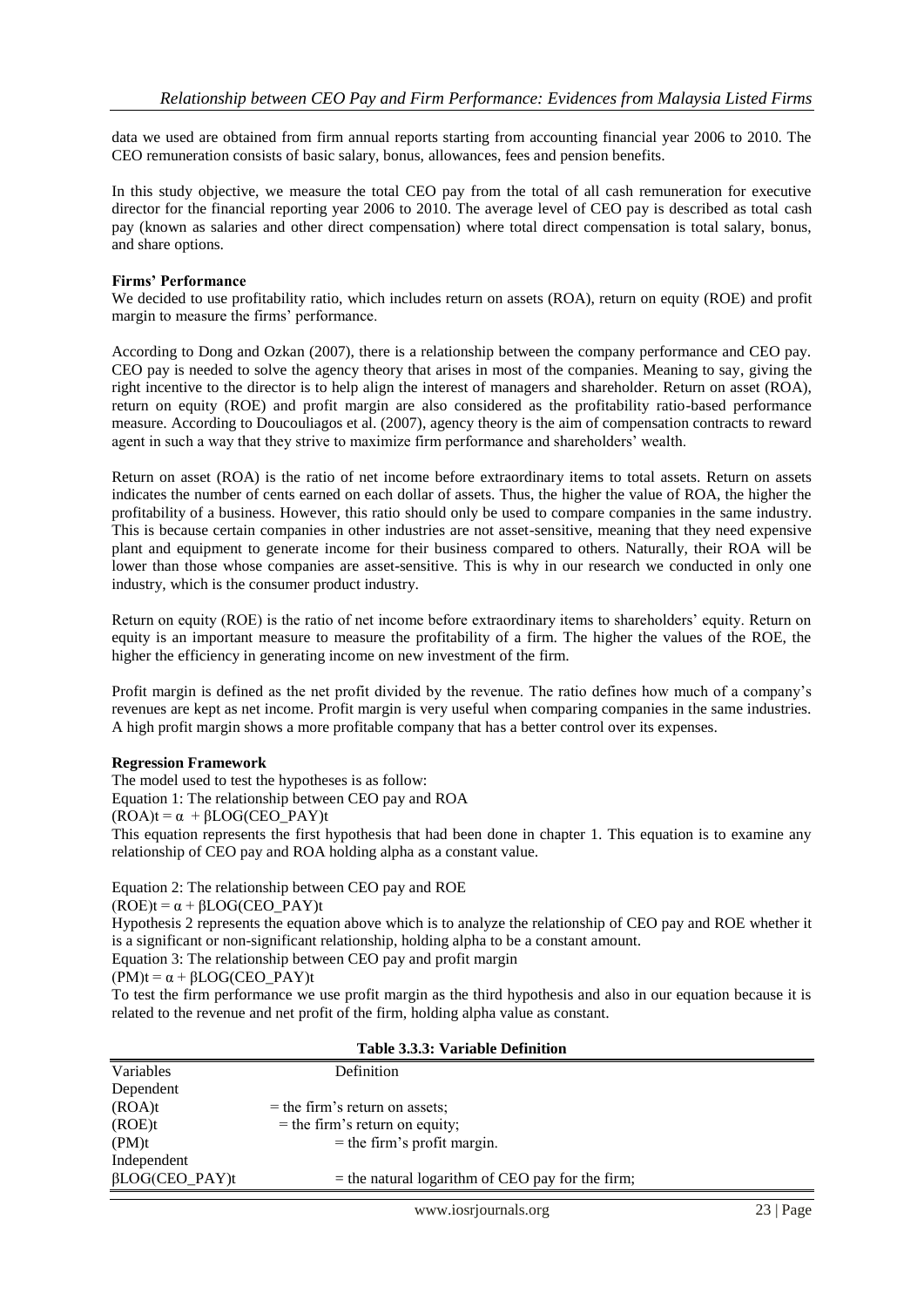#### **Data collection**

The study of this paper will be on the observation of 100 consumer product sector listed in the website of Bursa Malaysia. The data collection from the firms" annual report from year 2006-2010 of these 100 companies are downloaded from Bursa Malaysia website.

#### **Data analysis method**

In order to study the relationship between CEO pay and firms" performance, the data collected from the Bursa Malaysia website will be analyzed by using SPSS statistics software and EViews 7.0. These are the software that provides the tools for data analysis. For example statistical, forecasting, regression and other modelling tools. The information will be shown in table forms for interpreting the data analysis. There are 3 different results of each test which contains:

### **Descriptive statistic**

Descriptive statistics are used to describe basic features of the data in a study. It is also to analyze the quantitative analysis of data for measuring the outcome. It used to eliminate all secondary data and highlights the main statistics. Descriptive statistics provides measurement of consistency summary that useful for the comparison and helpful for the probability of future planning. It presents the data in units and also in each single unit that will fall into a simple summary. In this study, we will analyze the descriptive statistic using EViews 7.0 software.

#### **Pearson Correlation**

Correlation coefficient is a single number that describes the degree of relationship between two variables. The correlation coefficient is the range between -1 and +1. Perfect positive correlation or a correlation coefficient +1 implies that as one security moves, one variable moves up or down, the other security will move in lockstep in the same direction. Perfect negative correlation or a correlation coefficient -1 means that if one security moves in either direction the security that is perfectly negatively correlated will move in the opposite direction. If the correlation coefficient is 0, it means no correlation of the securities. Therefore, in our study we will use SPSS software to analyze the correlation coefficient.

#### **Regression Analysis**

Regression Analysis is a statistical measure that attempts to determine the strength of the relationship between one dependent variable (Y) and one or more series of other changing variables known as independent variables (X). For this research, we will study on the dependent variable, which is CEO pay and the independent variable, firm"s performance. For this analysis, we will be using EViews 7.0 software to analyze our regression model.

Besides the three types of analysis above, we are also using financial term like ROA, ROE and PM to evaluate a company"s performance. Below are the explanation of each term:

#### **Return on Assets**

Return on assets is an indicator of the profitability of a company in relative to its total assets. It gives an idea on how efficient the management is at using its assets to generate income. Return on assets is calculated by dividing the company"s annual earnings by its total assets, it is displayed as a percentage. The formula for return on assets is

$$
=\frac{\text{Net income}}{\text{Total assets}}
$$

## **Return on Equity**

Return on equity is the amount of net income returned as a percentage of shareholders equity. Return on equity measures a corporate"s profitability by showing the profit of the company generated by the money invested by the shareholders.

The formula for return on equity is

$$
= \frac{\text{Net income}}{\text{Shareholder's equity}}
$$

#### **Profit Margin**

A ratio of profitability is calculated by the net income over the revenues, or net profits over the sales. Profit margin measures how much out of every dollar of sales a company keeps in earnings. It is very useful when used to compare among companies in similar industries. A higher profit margin indicates a more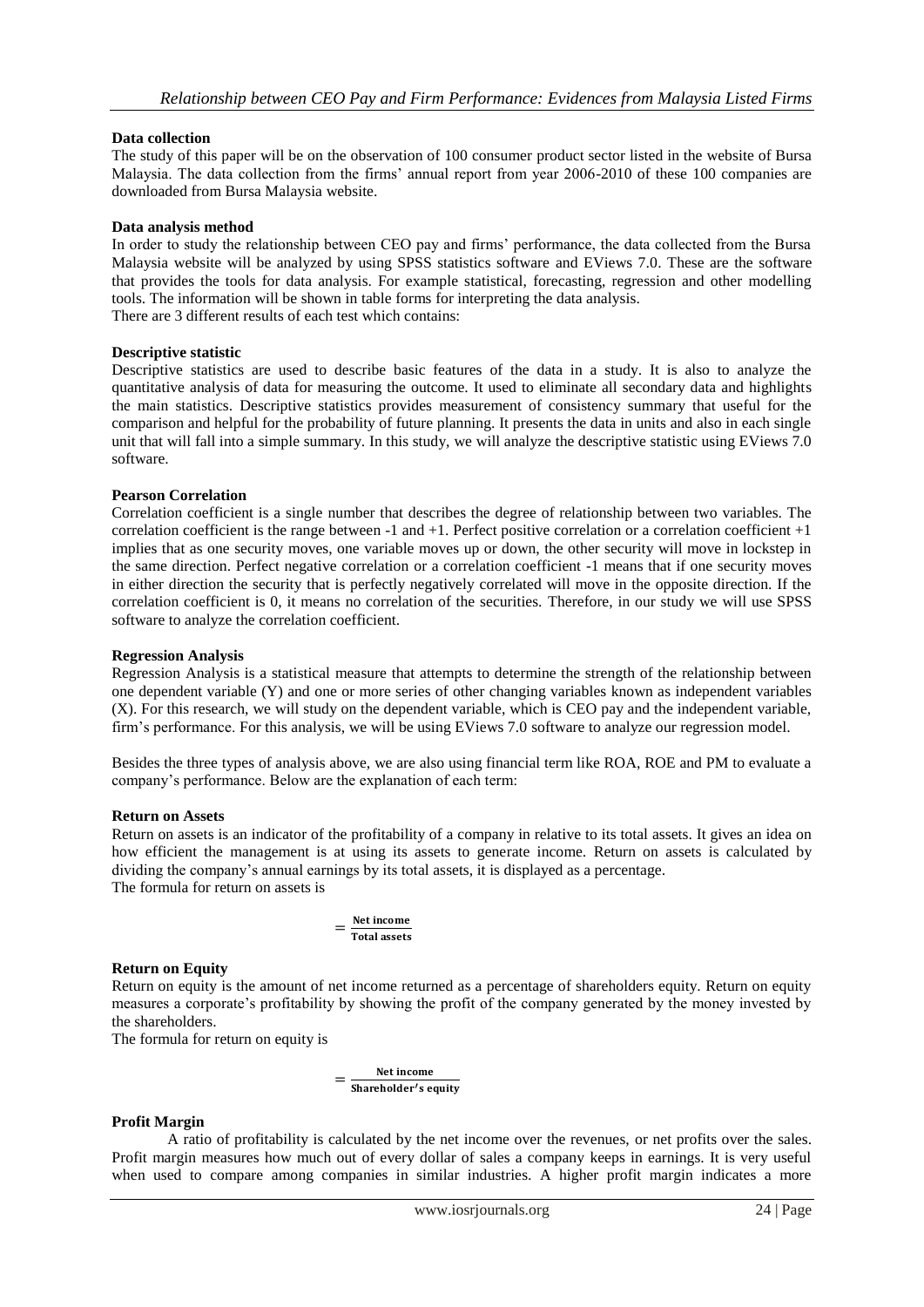profitable company that has better control over its costs compared to its competitors. Profit margin is displayed as a percentage value.

The formula for profit margin is

# $=\frac{1}{T}$ Net income

## **V. Analysis And Discussion**

This chapter consist of all the analysis that was discussed in chapter 3 which are descriptive analysis, Pearson correlation analysis and regression analysis.

#### **Descriptive Analysis**

Table 4.1 shows the results of descriptive statistics for the firm performance (dependent variable) and CEO pay (independent variable) over the years of 2006 till 2010 that are listed in Bursa Malaysia consumer products sectors. The table summarizes the independent variable of LOG\_CEOpay\_t which has a mean of 14.02 that has a similar amount of RM1,836,799. This can be reported that within 2006 till 2010 the CEO pay of a 100 companies that are listed under consumer products in Bursa Malaysia has a mean of RM 1,836,799. The median of LOG\_CEOpay\_t reported to be on 14.11 which is equal to the pay of RM 1,347,000. Besides that, the maximum amount of the independent variable is 16.99 which is equivalent to RM 24 million while the minimum amount is 9.47 which shows the lowest of CEO pay is RM 13,000. In this descriptive analysis, standard deviation also was tested for every variables. Standard deviation is to show how much variation from the average does exist. Table 4.1 shows the standard deviation for LOG\_CEOpay\_t is 0.984175 which is equal to RM1,957,521.

In the table, it also summarizes the amount of dependent variable. The descriptive statistics shows the mean of ROA<sub>t</sub>, ROE<sub>t</sub> and PM<sub>t</sub> are 0.05, 0.09 and 0.05 respectively. This shows that ROE<sub>t</sub> has an increment of 0.04 compare to ROA\_t and PM\_t throughout the year of 2006 till 2010. The median also shows that ROE<sub>t</sub> has the highest median which is 0.08 while both ROA<sub>t</sub> and PM<sub>t</sub> have a median of 0.05. The maximum amount of ROA\_t, ROE\_t and PM\_t are 0.58, 2.12 and 2.70 respectively while the minimum amount of ROA\_t, ROE\_t and PM\_t are -0.42, -0.91 and -2.51 respectively. The maximum and minimum amount shows that PM\_t have the highest and lowest number in value. In addition, PM\_t also shows the highest standard deviation which is 0.258159. This shows that PM t has the highest variance among the three variables. ROA<sub>t</sub> and ROE\_t standard deviation are only 0.096823 and 0.243353 respectively.

| <b>Table 4.1: Descriptive Statistics</b> |          |             |                                |        |                           |         |
|------------------------------------------|----------|-------------|--------------------------------|--------|---------------------------|---------|
| Variables                                |          | Observation | Mean                           | Median | Maximum Minimum Std. Dev. |         |
| Dependent                                |          |             |                                |        |                           |         |
| ROA t                                    |          | 500         | 0.05                           | 0.05   | 0.58                      | $-0.42$ |
|                                          | 0.096823 |             |                                |        |                           |         |
| ROE                                      |          | 500         | 0.09                           | 0.08   | 2.12                      | $-0.91$ |
|                                          | 0.243353 |             |                                |        |                           |         |
| PM t                                     |          | 500         | 0.05                           | 0.05   | 2.70                      | $-2.51$ |
|                                          | 0.258159 |             |                                |        |                           |         |
| Independent                              |          |             |                                |        |                           |         |
| CEO pay (RM)                             |          | 500         | 1,836,799 1,347,000 24,000,000 |        | 13,000                    |         |
| 1,957,521                                |          |             |                                |        |                           |         |
| LOG_CEOpay_t                             |          | 500         | 14.02                          | 14.11  | 16.99                     | 9.47    |
|                                          | 0.984175 |             |                                |        |                           |         |

Note: CEO (chief executive officer) pay (RM) shows the amount of CEO pay in RM (Ringgit Malaysia) currency; LOG\_CEOpay\_t is the amount of CEO pay that was converted into log; ROA\_t represents the return on assets; ROE\_t represents the return on equity; PM\_t refer to profit margin.

#### **Correlation Analysis**

The result of Pearson correlation analysis is reported in the following table. Pearson correlation analysis is used to check the correlation among ROE, ROA and profit margin (dependent variables) and CEO remuneration (independent variable). The absolute value of the correlation coefficient of  $r = \pm 0.70$  shows of strong degree of linear relationship either in positive or negative sign. Thus, a correlation coefficient of zero  $(r =$ 0.00) is indicated that the absence of a linear relationship and correlation coefficient of  $r = \pm 1.00$  indicates a perfect linear relationship.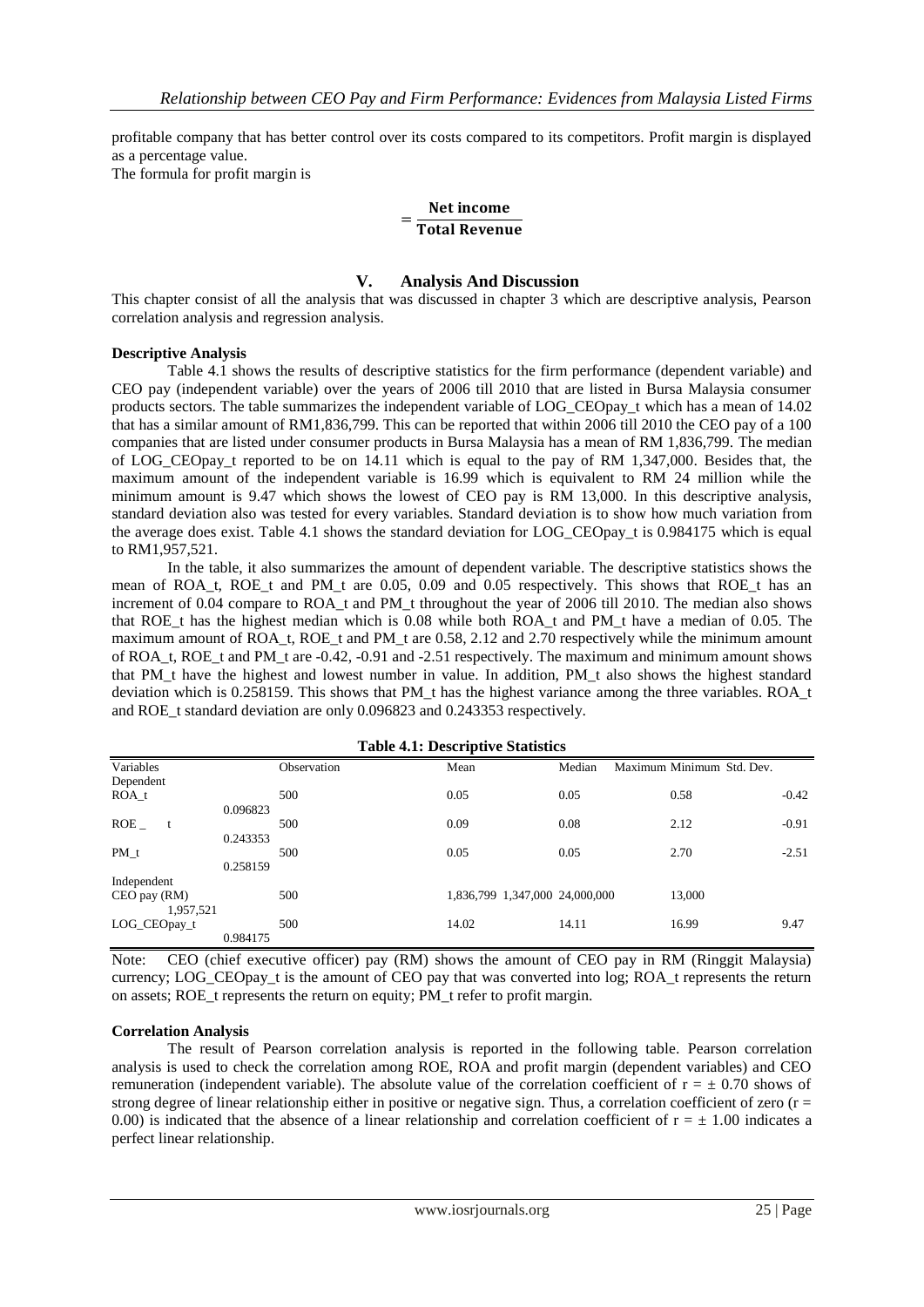Table 4.2 reports the bivariate statistical correlations for the 100 consumer product sector data we collected in Bursa Malaysia for the period 2006 to 2010. It is found that there is a significant positive relationship between CEO pay and ROA, ROE and profit margin. The relationship between CEO pay with ROA and CEO pay with ROE show a moderate positive relationship with correlation coefficient of  $r = 0.344$  and  $r = 0.311$  respectively. However, the relationship between CEO pay and profit margin shows a weak positive relationship with correlation coefficient of  $r = 0.081$ .

| Variables             | Observation | CEO Pay      | <b>ROE</b>   | <b>ROA</b> | Profit Margin | Significance |
|-----------------------|-------------|--------------|--------------|------------|---------------|--------------|
| Independent           |             |              |              |            |               |              |
| $\beta$ LOG(CEO_PAY)t | 500         | $\mathbf{1}$ | $0.311**$    | $0.344**$  | $0.081*$      |              |
| Dependent             |             |              |              |            |               |              |
| $ROE_t$               | 500         | $0.311**$    | $\mathbf{1}$ | $0.878**$  | $0.336**$     | 0.000        |
| $ROA_t$               | 500         | $0.344**$    | $0.878**$    | 1          | $0.511**$     | 0.000        |
| $PM_t$                | 500         | $0.081*$     | $0.336**$    | $0.551**$  | $\mathbf{1}$  | 0.070        |

#### **Table 4.2 Correlation Analysis**

\*\*. Correlation is significant at the 0.05 level (2-

tailed).

\*. Correlation is significant at the 0.1 level (2 tailed).

#### **Coefficient Regression Analysis**

In this section there are 3 main dependent variables and 1 independent variable will be tested, (i) relationship between ROA and CEO pay; (ii) relationship between ROE and CEO pay; and (iii) relationship between PM and CEO pay. Table 4.3.1, table 4.3.2 and table 4.3.3 is the full model of regression that are used to test our Hypothesis 1, Hypothesis 2 and Hypothesis 3. Besides that, the superscripts \*\*, and \* denote the 5%, and 10% levels of significance in regression respectively.

#### **Regression Analysis for Equation 1**

|                                         | <b>Table 4.3.1: Regression Analysis for Equation 1</b> |  |
|-----------------------------------------|--------------------------------------------------------|--|
| Donondont Vorichle - $D \cap \Lambda$ + |                                                        |  |

| $D$ C $D$ C $D$ C $D$ $C$ $D$ $D$ $T$ $T$ $T$ |      |             |              |  |
|-----------------------------------------------|------|-------------|--------------|--|
| Variables                                     |      | Coefficient | t-statistics |  |
| C                                             |      | $-0.422**$  | $-7.263$     |  |
| $\beta$ LOG(CEO PAY)t                         |      | $0.034**$   | 8.184        |  |
| Adjusted R-square                             |      | 0.117       |              |  |
| F-statistics                                  |      | 66.971      |              |  |
| Prob (F-statistic)                            | 0.00 |             |              |  |
| Observation                                   |      | 500         |              |  |
| $**$<br>Significant level at $p<0.05$ ;       |      |             |              |  |

Significant level at  $p<0.1$ 

The regression analysis results in table 4.3.1 shows that there is a strong positive relationship between director remuneration and firm performance. The measurement is done by taking ROA\_t as a dependent variable and LOG CEOpay t as an independent variable. The t-statistics for the slope was significant at the 0.05 critical alpha level,  $t = 8.184$ , p<0.05. Therefore, in hypothesis 1, we reject  $H_0$  and accept  $H_a$ . In conclusion, there is a positive significant relationship between ROA and CEO pay. Moreover, 11.7% of the variability in ROE could be explained by CEO pay. The positive relationship between CEO pay and ROA is consistent with the findings that was done by previous study (Core *et al*., 1999; Merhebi *et al*., 2006; Kato and Kubo, 2006).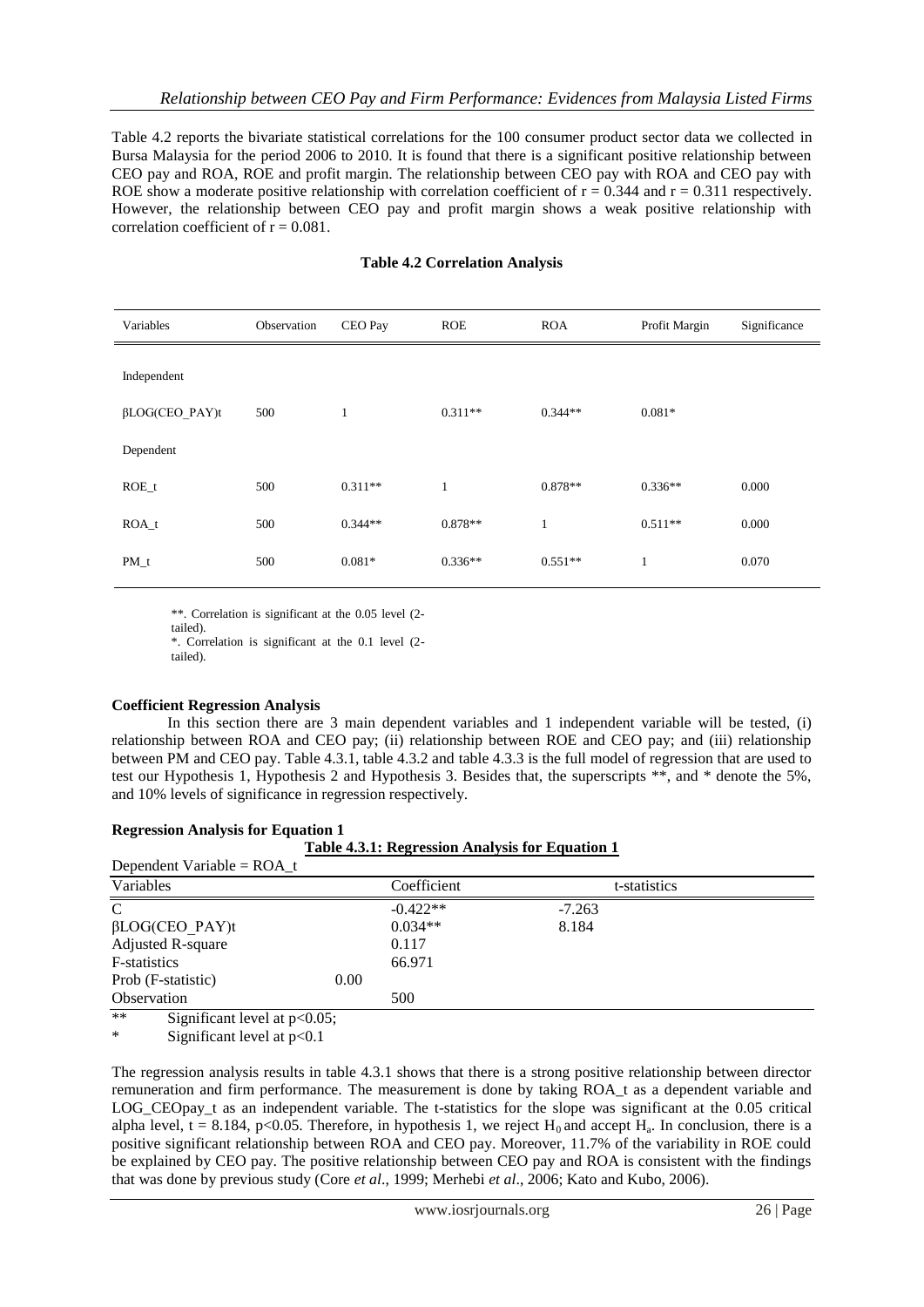| Dependent Variable = $ROE_t$          |      |             |              |  |
|---------------------------------------|------|-------------|--------------|--|
| Variables                             |      | Coefficient | t-statistics |  |
| C                                     |      | $-0.993**$  | $-6.709$     |  |
| $\beta$ LOG(CEO PAY)t                 |      | $0.077**$   | 7.308        |  |
| Adjusted R-square                     |      | 0.095       |              |  |
| F-statistics                          |      | 53.405      |              |  |
| Prob (F-statistic)                    | 0.00 |             |              |  |
| Observation                           |      | 500         |              |  |
| $**$<br>Significant level at $p<0.05$ |      |             |              |  |

#### **Regression Analysis for Equation 2 Table 4.3.2: Regression Analysis for Equation 2**

\* Significant level at p<0.1

A simple regression was performed on 5 years with 100 companies of data to determine if there was a significant relationship between ROE and CEO pay. The t-statistics for the slope was significant at the 0.05 critical alpha level,  $t = 7.308$ , p<0.05 (Table 4.3.2). Thus, in hypothesis 2, we reject  $H_0$  and accept  $H_a$ . We conclude that there is a positive significant relationship between ROE and CEO pay. Furthermore, 9.5% of the variability in ROE could be explained by CEO pay. In addition, Sigler (2011) had done a similar study with a sample of 280 firms that are listed in New York Stock Exchange (NYSE) from the period of 2006 till 2009. His study also shows a positive relationship between ROE and CEO pay.

# **Regression Analysis for Equation 3**

| Dependent Variable = $PM_t$                       |       |             |          |              |  |
|---------------------------------------------------|-------|-------------|----------|--------------|--|
| Variables                                         |       | Coefficient |          | t-statistics |  |
| $\mathbf C$                                       |       | $-0.245*$   | $-1.491$ |              |  |
| $\beta$ LOG(CEO PAY)t                             |       | $0.021*$    |          | 1.816        |  |
| <b>Adjusted R-square</b>                          |       | 0.005       |          |              |  |
| F-statistics                                      |       | 3.296       |          |              |  |
| Prob (F-statistic)                                | 0.070 |             |          |              |  |
| Observation                                       |       | 500         |          |              |  |
| 业业<br>$C:=E:cont1 \rightarrow t \rightarrow 0 05$ |       |             |          |              |  |

Significant level at  $p<0.05$ 

Significant level at  $p<0.1$ 

This simple regression in table 4.3.3 was performed on 5 years with 100 companies of data to determine if there was a significant relationship between profit margin and CEO pay. The t-statistics for the slope was significant at the 0.1 critical alpha level,  $t = 1.816$ ,  $p = 0.07$ . We conclude that there is a weak positive significant relationship between profit margin and CEO pay. Furthermore, 0.5% of the variability in profit margin could be explained by CEO pay. There are still a slight positive relationship among these two variables. A study that has been done before shows a similar results to our study which indicates that there is a relationship between profit margin and CEO pay (Mohammed and Nulla, 2012). Hence, in hypothesis 3, we reject  $H_0$  and accept  $H_a$ .

## **VI. Conclusion**

Agency problem existed when there is a conflict between the top management and their own shareholders. As corporate governance literature suggested, this conflict can be lessened through a remuneration packages that is provided to the management. By doing this, top management are more effective in running their company to make a better profit and guarantee a return to their shareholders.

CEO pay and firm performance play a big role in every company and there are lots of researches and studies emphasize a strong positive relationship between CEO pay and firm performance. As it is mentioned earlier, most of the studies that had been done before show a positive relationship between firm performance and CEO pay by using CEO pay as their dependent variable and firm performance as their independent variable. In our case, we switch the dependent and independent variable in another way round which is firm performance as our dependent and CEO pay as our independent variable. From the result that we got, we had come to a conclusion that the study we did show a similar result to those of other researchers did in other similar studies.

Based on the 100 samples of consumer product companies from 2006 till 2010 taken from Bursa Malaysia, there are three stages of relationship that we had analyzed. Firstly, the relationship between return on asset (ROA) and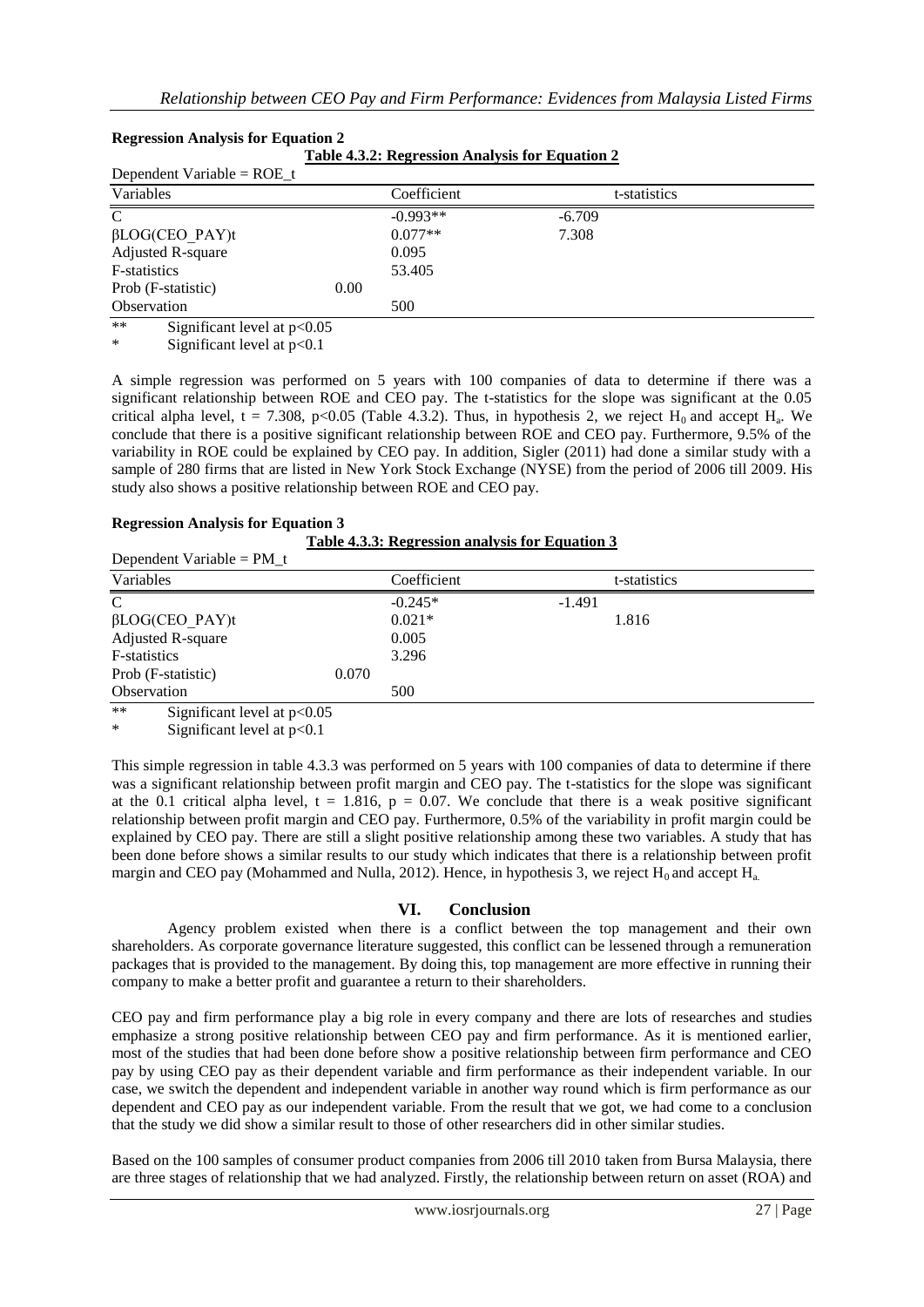CEO pay. Subsequently is the relationship between return on equity (ROE) and CEO pay. Lastly, the relationship between profit margin and CEO pay. Besides that, the results were tested by using Pearson correlation and regression analysis. Based on the results that we obtained, there were 3 results and findings that can be discussed as follows.

We found that ROA and CEO pay seem to have a significant relationship based on the result and finding that was done. This shows that when ROA of firm increases then CEO pay as well will increase. The significant amount that was shown in correlation and regression analysis shows the same results. Whereas the coefficient regression and Pearson correlation shows a positive results. Therefore, in our first hypothesis, we accepted H<sup>a</sup> and rejected  $H_0$ .

Secondly, further analysis was done again to test the relationship between ROE and CEO pay. 9.5% of the variability in ROE could be explained by CEO pay. The results also was supported by previous researchers that had done this study before. Thus, in hypothesis 2 we rejected  $H_0$  and accepted  $H_a$  again.

Last but not least, we found that there are least of study that had done research on profit margin and CEO pay before (Mohammed and Nulla, 2012). However, there are still a weak type of positive relationship between profit margin and CEO pay. The results show that profit margin has the least significance relationship compare to the other two variables. However, it still shows a positive relationship. Hence, in hypothesis 3, we rejected  $H_0$ and accepted Ha.

In our results and findings, we can conclude that ROA and ROE would be a better approach to perform a study because it provides a significant positive relationship with CEO pay. Whereas for profit margin, it has a lesser approach compare to ROA and ROE. From the past studies such as Jensen and Murphy (1990), Mehran (1995), Blanchard, Lopez-de-Silanes and Shleifer (1994); and Betrand and Mullainathan (2001) indirectly demonstrated that there were a weak relationship between profit margin and CEO compensation and in fact, there were no direct study was even done previously. Hence, profit margin could not be a better approach to study with CEO pay.

Overall, in this study, we can conclude that there is a relationship between CEO pay and firm performance. Firms are willing to pay a high salary to their CEO in order to motivate them to work harder for the firms to increase their performance.

#### **Limitations of study**

Throughout the research, there are some limitations that we faced during our data collection process. Firstly, the lacking of availability data. Some firms do not have a proper annual report for a particular year where it is removed or no longer available to the public. Besides, some firms do not comply a certain standard of orders in sorting and reporting their annual reports though they still adhere with the generally accepted accounting principles (GAAP). Sometimes, different firms have different orders of arranging their annual report although they still have the same components such as statement of financial position, statement of comprehensive income and statement of cash flow. In some firms, they did not clearly specify the board of director into independent non-executive director and non-independent non-executive director. Moreover, some of the firms did not state out whether the director remuneration is consisted of executive or non-executive or both directors' remuneration.

#### **Recommendations of study**

In order to achieve better and accurate result for future research, suggestions are proposed. A test on larger model with different sectors might be able to reveal more interesting and overall results. The collection of data sample could be larger by increasing the sample and adding in various sectors such as technology, finance, industries and many more. The stratified sampling method can be used in each sectors to give equal opportunity to be selected for the future studies. By testing on larger amount of sample and more sectors, the result on the relationship between firm performance and CEO pay will be more accurate.

Lastly, besides CEO pay, there are many other variables that might affect firm performance which are not included in this research. For example, the changes in politics, government policies on tax sector, the quality of internal management system and many more. Studying more variables will have a better understanding on the factors that will affect firm performance.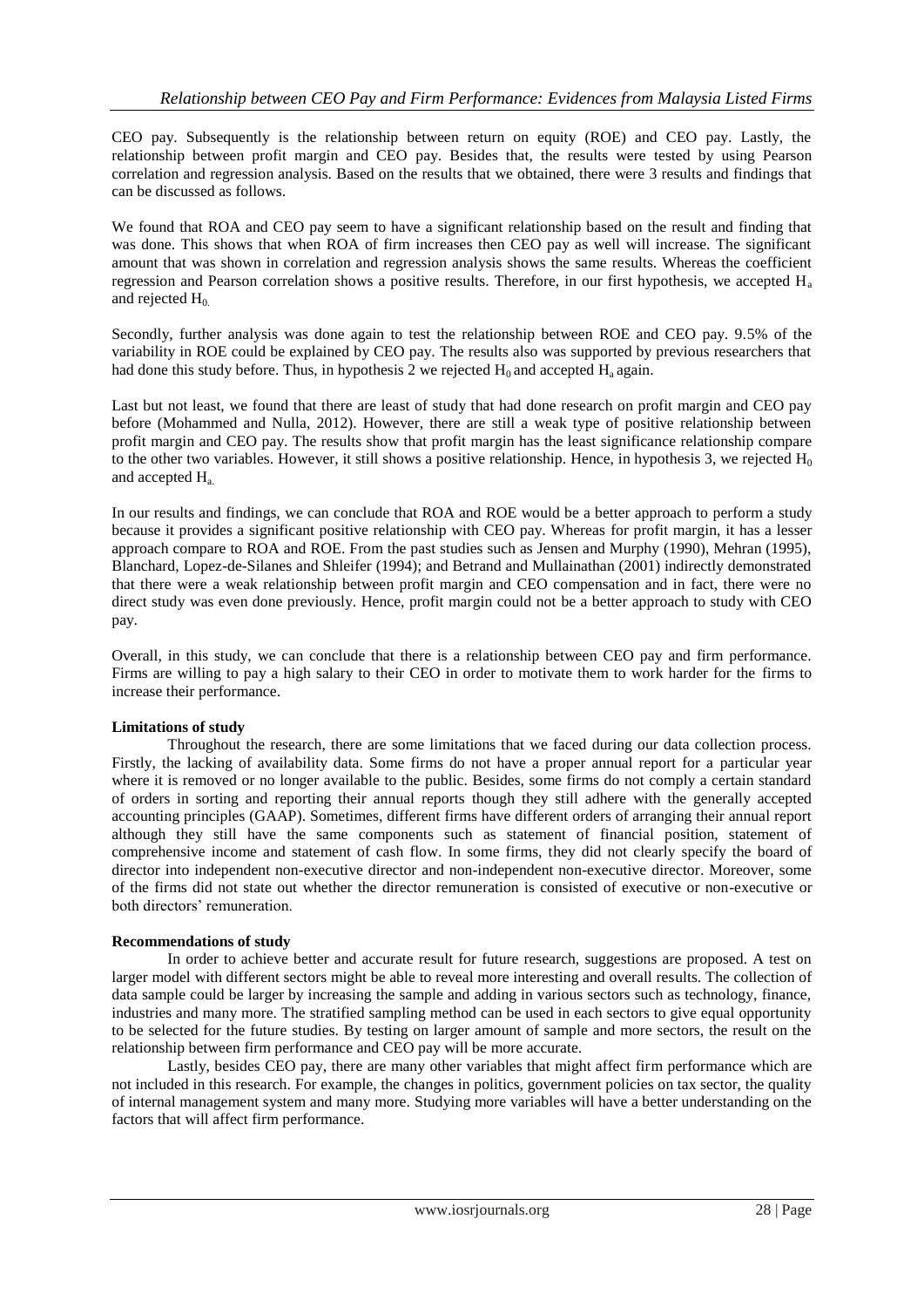#### **Reference**

- [1]. Abowd (1990). "Does Performance-Based Compensation Affect Subsequent Corporate Performance?". Industrial and Labor Relations Review 23, February, pp. 52-72.
- [2]. Abowd, J.M. & Kaplan, D.S. (1999). Executive compensation: Six questions that need answering. Journal of Economic Perspectives, 13, 4: 145–68.
- [3]. Adams, R. B. (2012). "Governance and the financial crisis". International Review of Finance, Vol. 12 (1), pp. 7-38.
- [4]. Agrawal and G. Mandelker (1987). "Managerial incentives and corporate financing and investment decisions". Journal of Finance 42, September, pp. 823-38.
- [5]. Aggarwal R, Samwick A, (1999). Executive compensation, strategic competition, and relative performance evaluation: Theory and evidence. The Journal of Finance, 54: 1999–2043.
- [6]. ASX. (2003). Principles of Good Corporate Governance and Best Practice Recommendations. Retrieved October 22, 2013 from <http://www.nfcgindia.org/ASXRecommendationsonBestCorporateGovernancePractices.pdf>
- [7]. Baker, G. P., Jensen, M.C., and Murphy, K. J. (1988). "Compensation and Incentives: Practice and Theory". Journal of Finance, Vol. 43, pp.593-616.
- [8]. Balachandran, S., Kogut, B., and Harnal, H. (2010). "The probability of default, excessive risk, and executive compensation: A study of financial services firms from 1995 to 2008". Working paper, Columbia Business School.
- [9]. Basu, A., Lal, R., Srinivasan, V., & Staelin, R. (1985). Sales-force Compensation Plans: An agency theoretic perspective. Marketing science, 4, 267-291.
- [10]. Bathala, C. T and Rao, R. P., (1995). The Determinants of Board Composition: An Agency Theory Perspective. Managerial & Decision Economics, 16, pp.59-69.
- [11]. [Bauer,](http://www.economistsonline.org/publications?facetAuthorFull=Bauer,+R.) R., [Guenster,](http://www.economistsonline.org/publications?facetAuthorFull=Guenster,+N.) N. & [Otten,](http://www.economistsonline.org/publications?facetAuthorFull=Otten,+R.) R. (2004). [Empirical evidence on corporate governance in Europe: the effect on stock returns, firm](http://www.economistsonline.org/publications?id=arno-unimaas-nl:oai:dare:19332)  [value and performance.](http://www.economistsonline.org/publications?id=arno-unimaas-nl:oai:dare:19332) [Journal of asset management,](http://www.economistsonline.org/publications?facetJrnal=Journal%20of%20asset%20management) 5(2), 91-104.
- [12]. Baumol, W. J. (1959). Business behavior, value and growth. New York: Macmillan.
- [13]. Baumol, W. J. (1967). Macroeconomics of Unbalanced Growth: The Anatomy of Urban Crisis. The American Economic Review, Vol. 57, No. 3 (Jun., 1967), pp. 415-426.
- [14]. Bebchuck, L.A. and Cohen, A. (2004). The Costs of Entrenched Boards. Working Paper. Harvard Law School.
- [15]. Bebchuk, L. A., Cohen, A., and Spamann, H. (2010). "The wages of failure: Executive compensation at Bear Stearns and Lehman 2000-2008". Yale Journal of Regulation, Vol. 27, pp. 257-282.
- [16]. Bebchuk, L.A. & Fried, J. (2003). Executive compensation as an agency problem. Journal of Economic Perspectives, 17, 3: 71–92.
- [17]. Bebchuk, L.A., & Fried, J. A. (2004). Pay without performance. Boston: Harvard University Press.<br>[18]. Bebchuk, L. & Grinstein, Y. (2005). The Growth of Executive Pay. Oxford Review of Economic [18]. Bebchuk, L. & Grinstein, Y. (2005). The Growth of Executive Pay. Oxford Review of Economic Policy, Vol. 21, No. 2. Retrieved from:<http://www.law.harvard.edu/faculty/bebchuk/pdfs/Bebchuk-Grinstein.Growth-of-Pay.pdf>
- [19]. Berle A. A., Means G. C., (1932). The Modern Corporation and Private Property. The Macmillan Company.
- [20]. Bertrand, Marianno and Mullainathan, Sendhil (2001). "Are CEO"s Rewarded for Luck? The Ones Without Principals Are". Quarterly Journal of Economics, pp. 901-932.
- [21]. Blanchard, Olivier Jean, Lopez-de-Selanes, Florencio, and Shleifer, Andrei (1994). "What do Firms do with Cash indfalls?" Journal of Financial Economics, Vol. 36 (3), pp. 337-360.
- [22]. Bolton, P., Mehran, H., and Shapiro, J. (2011). "Executive compensation and risk-taking". Staff Reports No. 456, Federal Reserve Bank of New York.
- [23]. Boschen, M. / Smith, R. (1995). You can pay me now and you can pay me later: The dynamic response of executive compensation to firm performance. Journal of Business 68, 4, 577-608.
- [24]. Brickley, J. A., Coles, J. L. and Terry, R. L. (1994). Outside Directors & the Adoption of Poison Pills. Journal of Financial Economics, 35, pp. 371-390.
- [25]. Brick, I. E., O. Palmon, J. K. Wald, (2006). CEO compensation, director compensation and firm performance: Evidence of cronyism? Journal of corporate Finance, 12, 403-423.
- [26]. Bruce, A., Buck, T., and Main, B. G. M. (2005), "Top executive remuneration: A view from Europe". Journal of Management Studies, 42 (7), pp. 1493-1506.
- [27]. Byrd, J. W and Hickman, K. A. (1992). Do outside Directors Monitor Managers: Evidence form Tender Offer Birds. Journal of Financial Economics, 32(2), pp. 195-221.
- [28]. Bursa Malaysia, (2013, June 5). Consumer Products. Star Newspaper, pp. B10.
- [29]. Chesney, M., Stromberg, J., and Wagner, A. F. (2012), "Risk-taking incentives and losses in the financial crisis". Working paper, Swiss Finance Institute, Switzerland.
- [30]. Chung, K. H., Wright, P. and Kedia, B. B. (2003). Corporate Governance & Market Valuation of Capital & R & D Investment. Review of Financial Economics, 12, pp. 161-172.
- [31]. Coleman, A. K and Biekpe, N., (2007). On the determinants of board size & its composition: additional evidence from Ghana. Journal of Accounting & Organizational Change, 3 (1), pp. 68-77.
- [32]. Core, J. E., Holthausen, R. W., and Larcker, D. F., (1999). Corporate governance, chief executive officer compensation and firm performance. Journal of Financial Economic, 51, 371-406
- [33]. Coughlin, A. T., & Schmidt, R. M. (1985). Executive compensation, management turnover, and firm performance: an empirical examination. Journal of Accounting and Economics, 13, 43–66.
- [34]. Dalton, D. R., Daily, C. M., Certo, S. T. and Roengpitya, R. (2003). Meta-Analyses of Financial Performance and Equity: Fusion or Confusion? The Academy of Management Journal Vol. 46, No. 1 (Feb., 2003), pp. 13-26.
- [35]. Dalton, D. R., Daily, C. M., Ellstrand, A. E. & Johnson, J. L. (1998). 'Meta-analytic Reviews of Board Composition, Leadership Structure, and Financial Performance'. Strategic Management Journal, vol. 19, no. 3, pp. 269-290.
- [36]. Demsetz, H. and Villalonga, B., (2001). Ownership structure & corporate performance. Working Paper, UCLA.
- [37]. Demski, J. & Feltham, G. (1978). Economic Incentives in budgetary control systems. Accounting review, 53, 336-359.
- [38]. Devers, C. E., Cannella, A. A., Reilly, G. P. and Yoder M. E. (2007). Executive Compensation: A Multidisciplinary Review of Recent Developments. Journal of Management. Volume33. No.6, pp.1016-1072.
- [39]. Doucouliagos, H. Askary, S. & Haman, J. (2007). 'Directors" remuneration and Performance in Australian Banking'. Journal compilation, vol. 15, no. 6.
- [40]. Eccles, R. (1985). Transfer pricing as a problem of agency. In J. Pratt & R. Zeckhauser (Eds.), Principals and agents: The structure of business (pp. 151-186). Boston: Harvard Business School Press.
- [41]. Eisenhardt, K. (1985). Control: Organizational and economic approaches. Management science, 31, 134-149.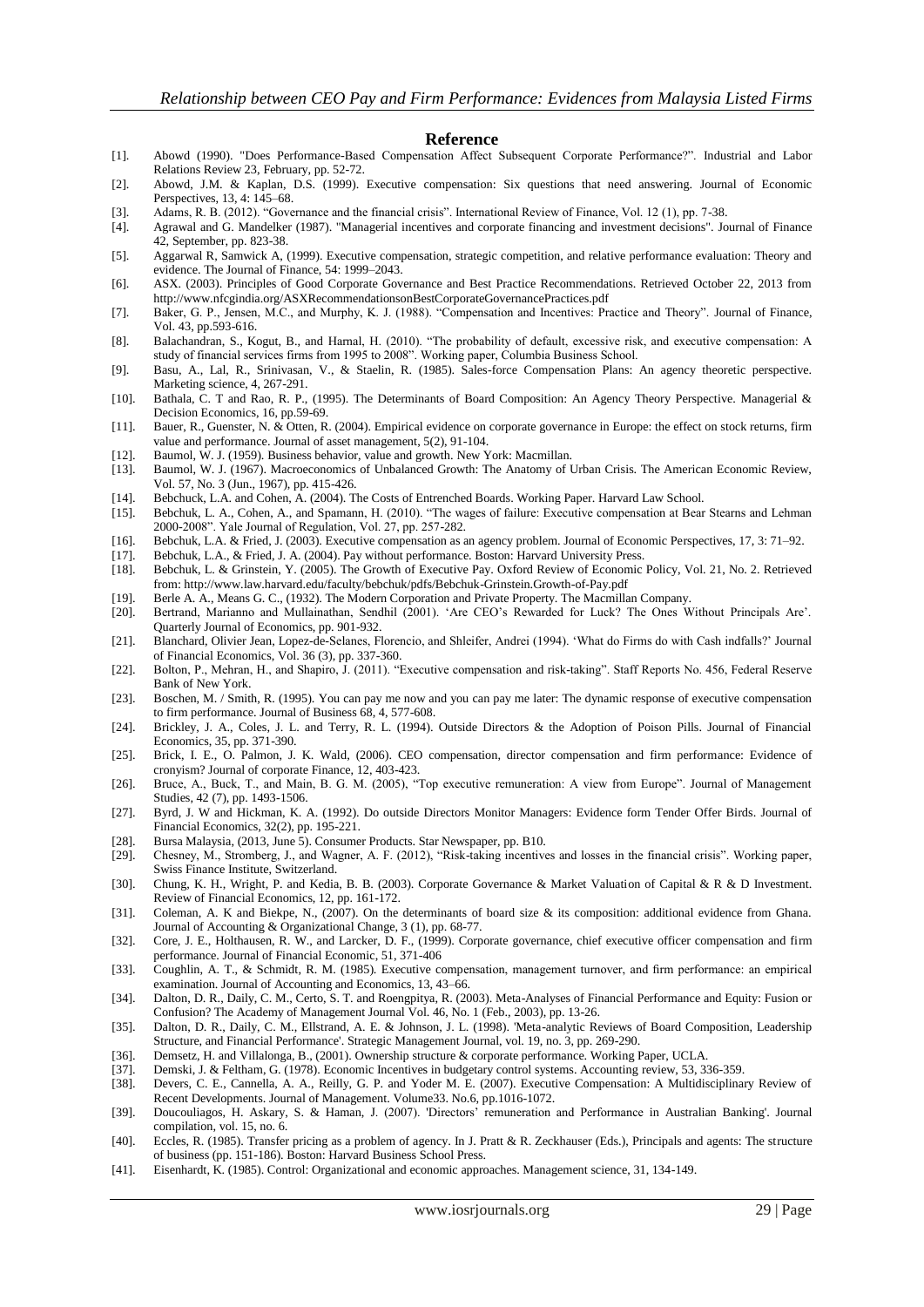- [42]. Fahlenbrach, R., and Stulz, R. M. (2011). "Bank CEO Incentives and the credit risk". Journal of Financial Economics, Vol. 99 (1), pp. 11-26.
- [43]. Fama, E. (1980). Agency Problems and the Theory of the Firm. Journal of Political Economy, 88, 288-307. [44]. Felton, R. (2004). A new era in corporate governance. McKinsey Quarterly 2, 28-41.
- Felton, R. (2004). A new era in corporate governance. McKinsey Quarterly 2, 28-41.
- [45]. Filatotchev, I., and Allcock, D. (2010). "Corporate governance and executive remuneration: A contingency approach", Academy of Management Perspectives, 24 (1), pp. 20-33.
- [46]. Gani, L and Jermias, J., (2006). Investigating the effect of board independence on performance across different strategies. The International Journal of Accounting, 41 (5), pp. 295-314.
- [47]. Gomez-Mejia, Luis R. (1994). Executive Compensation: A Reassessment and a Future Research Agenda. Research in Personnel and Human Resources Management, Vol. 12, pp. 161–222.
- [48]. Haubrich, G. P., and Popova, I. (1998). "Executive compensation: A calibration approach". Economic Theory, Vol. 12 (3), pp.561- 581.
- [49]. Haugen and L. Senbet (1981). "Resolving agency problems of external capital through options" Journal of Finance, June, pp. 629- 48.
- [50]. Hengartner, L. (2006). Explaining executive pay: The roles of managerial power and complexity. Publisher: Deutscher Universitäts-Verlag, Wiesbaden.
- [51]. Hermalin, B and Weisbach, M., (1991). The effects of board composition & direct incentives on firm performance. Financial Management, 20(4), pp. 101-112.
- [52]. Hirschey, M., and Pappas, J.L. (1981). Regulatory and Life Cycle Influences of Managerial Incentives. Southern Economic Journal 48: 327-34.
- [53]. Hossain, M. Cahan, S. F. and Adams, M. B. (2000). The investment opportunity set & the voluntary use of outside directors: new zeal & evidence. Accounting & Business Research, 30(4), pp. 263-273.
- [54]. Hutchinson, M., (2002). An analysis of the association between firms" investment opportunities, board composition, & firm performance. Asia Pacific Journal of Accounting & Economics, 9, pp. 17-39
- [55]. Jensen, M., and Meckling, W. (1976). Theory of the firm: Managerial behavior, agency costs and ownership structure. /o«r/ja/ of Financial Economics 3 (4): 305-60.
- [56]. Jensen, M. C., & Murphy, K. J. (1990). Performance pay and top management incentives. Journal of Political Economy, 98, 225– 264.
- [57]. Jensen, M., & Roeback, R. (1983). The market for corporate control: Empirical evidence. Journal of Financial Economics, 11, 5-50. [58]. Kato, T. and Long, C. (2004). Executive Compensation, Firm Performance, and Corporate Governance in China: Evidence from
- Firms Listed in the Shanghai and Shenzhen Stock Exchanges. [59]. Kirkpatrick, G. (2009). The Corporate Governance Lessons from the Financial Crisis. Financial Market Trends, Pre-publication version for Vol. 2009/1.
- [60]. Kosnik, R. (1987). Greenmail: A study in board performance in corporate governance. Administrative Science Quarterly, 32, 162- 185.
- [61]. Krivogorsky, V., (2006). Ownership, board structure, & performance in continental Europe. The International Journal of Accounting, 41(7), pp. 176-197.
- [62]. Krugman, P. 2002. The insider game. New York Times (July 12).
- [63]. Larcker, D., Richardson, S. and Tuna, I. (2004). Does corporate governance really matter?. Working paper, The Wharton School.
- [64]. Leonard, J. (1990). Executive pay and firm performance. Industrial and Labor Relations Review, 43: 13-29.
- [65]. Lewellen, C. Loderer and Martin, K. (1987). "Executive compensation and executive incentive problems" Journal of Accounting and Economics 9, April, pp. 209-31.
- [66]. Lewellen, C. Loderer, K. Martin and G. Blum (1992). "Executive Compensation and the performance of the firm". Managerial and Decision Economics 13, pp. 65-74.
- [67]. Lubatkin, M. and Chatterjee, S. (1994). Extending modern portfolio theory into the domain of corporate diversification: Does it apply? Academy of Management Journal, 37, pp. 109-136.
- [68]. Lee, C., Rosenstein, S., Rangan, N. and Davidson III, W. N., (1992). Board composition & shareholder wealth: the case of management buyouts. Financial Management, 21, pp. 58-72.
- [69]. McConnell, J., and Servaes, H. (1990). "Additional evidence on equity ownership and corporate value", Journal of Financial Economics, Vol. 27, pp. 595-612.
- [70]. Mehran, H. (1992). "Executive Incentive Plans, Corporate Control, and Capital Structure". Journal of Financial and Quantitative Analysis, Col. 27, pp. 539-560.
- [71]. Miller, M. H. and Rock, K. (1985). Dividen Policy under Asymmetric Information. The journal of finance, Vol.40, No. 4. (sep., 1985), pp. 1031-1051.
- [72]. Mintzberg, H. (2009), "No more executive bonuses!", Business Insight: MIT Sloan Managament Review/The Wall Street Journal, R3, R6, November 30, 2009.
- [73]. Mitnick, B. (1986). The theory of agency and organizational analysis. Unpublished working paper, University of Pittsburgh.
- [74]. Murphy, K.J. (1985). Corporate performance and managerial remuneration: An empirical analysis. Journal of Accounting and Economics, 7, 1–3: 11–42.
- [75]. Myers, S. C. and Majluf, N. S. (1984). Corporate Financing and Investment Decisions when Firms have Information that Investors do not have. Journal of Financial Economics 13187-221. North-Holland.
- [76]. MyShare2u. (2011). Citigroup CEO Salary rises, Vikram Pandit, to U.S. \$ 1.75. Retrieved from: [http://www.myshare2u.com/bursamalaysia/citigroup-ceo-salary-rises-vikram-pandit-to-u-s-1-75/M](http://www.myshare2u.com/bursamalaysia/citigroup-ceo-salary-rises-vikram-pandit-to-u-s-1-75/)urphy, K. J. (1999). Executive compensation. In handbook of labor economics Vol. 3B, ed. O Ashenfelter, D Card, pp. 2485-563. Amsterdam: Elsevier/North-Holland.
- [77]. Nulla, and Mohammed, Y. (2012). Is accounting net profit margin a valid measure of CEO cash Compensation?: A Comparative analysis on NYSE and TSX/S&P Indexes Companies. International Journal of Scientific & Engineering Research Volume 3, Issue 9.
- [78]. Ozkan, N. (2007). Do corporate governance mechanism influence CEO compensation? An empirical investigation of UK companies. Journal of Multinational Financial Management, 17, 349-364.
- [79]. Ozkan, N. (2007). CEO pay-for-performance sensitivity and corporate governance: An empirical investigation of UK panel data. 1- 45.
- [80]. Palmrose, Z.-V., Scholz, S., (2004). The circumstances and legal consequences of non-GAAP reporting: Evidence from restatements. Contemporary Research 21, in press.